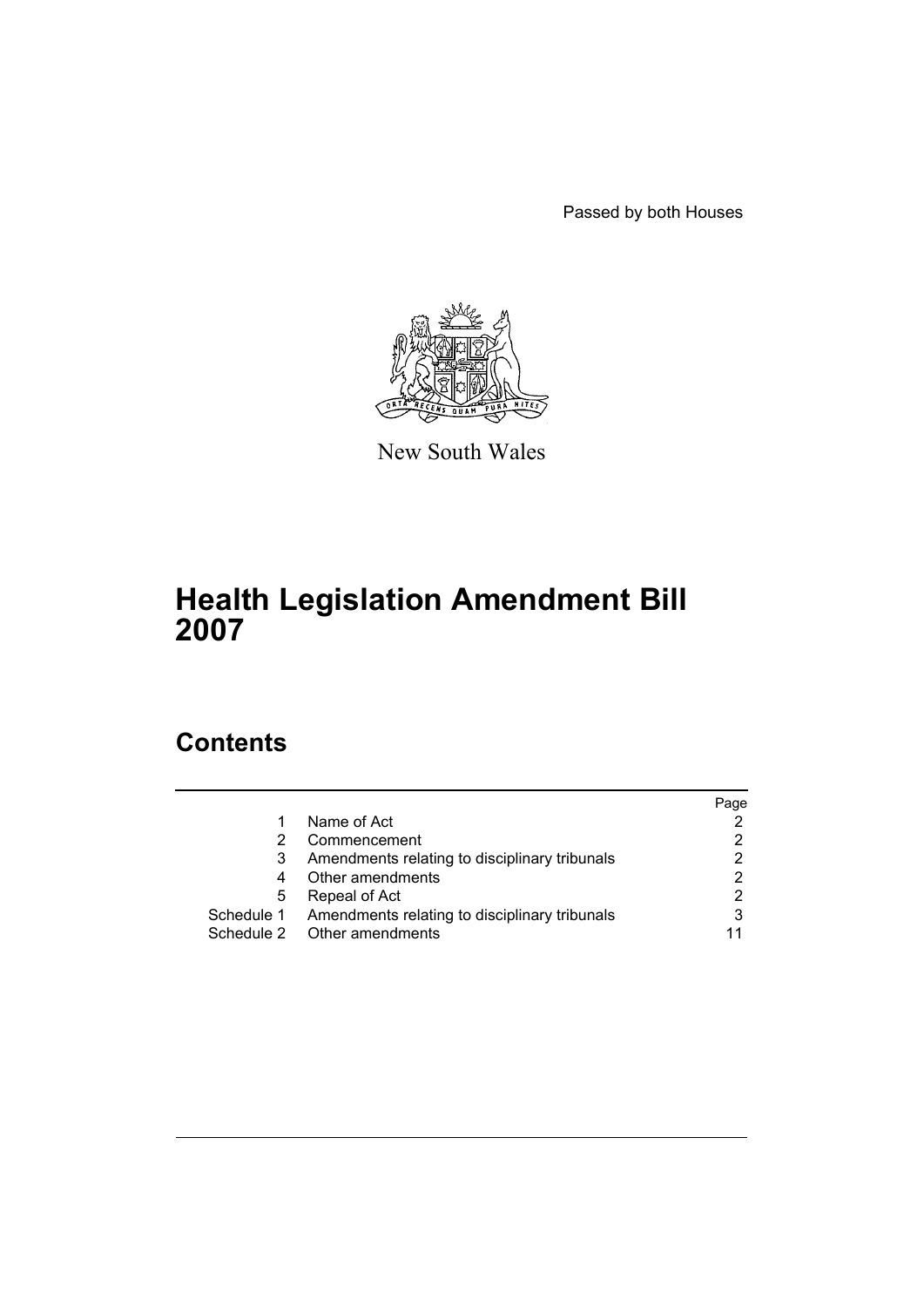*I certify that this public bill, which originated in the Legislative Assembly, has finally passed the Legislative Council and the Legislative Assembly of New South Wales.*

> *Clerk of the Legislative Assembly. Legislative Assembly, Sydney, , 2007*



New South Wales

# **Health Legislation Amendment Bill 2007**

Act No , 2007

An Act to amend various Acts and regulations to make provision with respect to health professional disciplinary tribunals and certain mental health matters relating to medical or dental students, to make miscellaneous amendments; and for other purposes.

*I have examined this bill and find it to correspond in all respects with the bill as finally passed by both Houses.*

*Assistant Speaker of the Legislative Assembly.*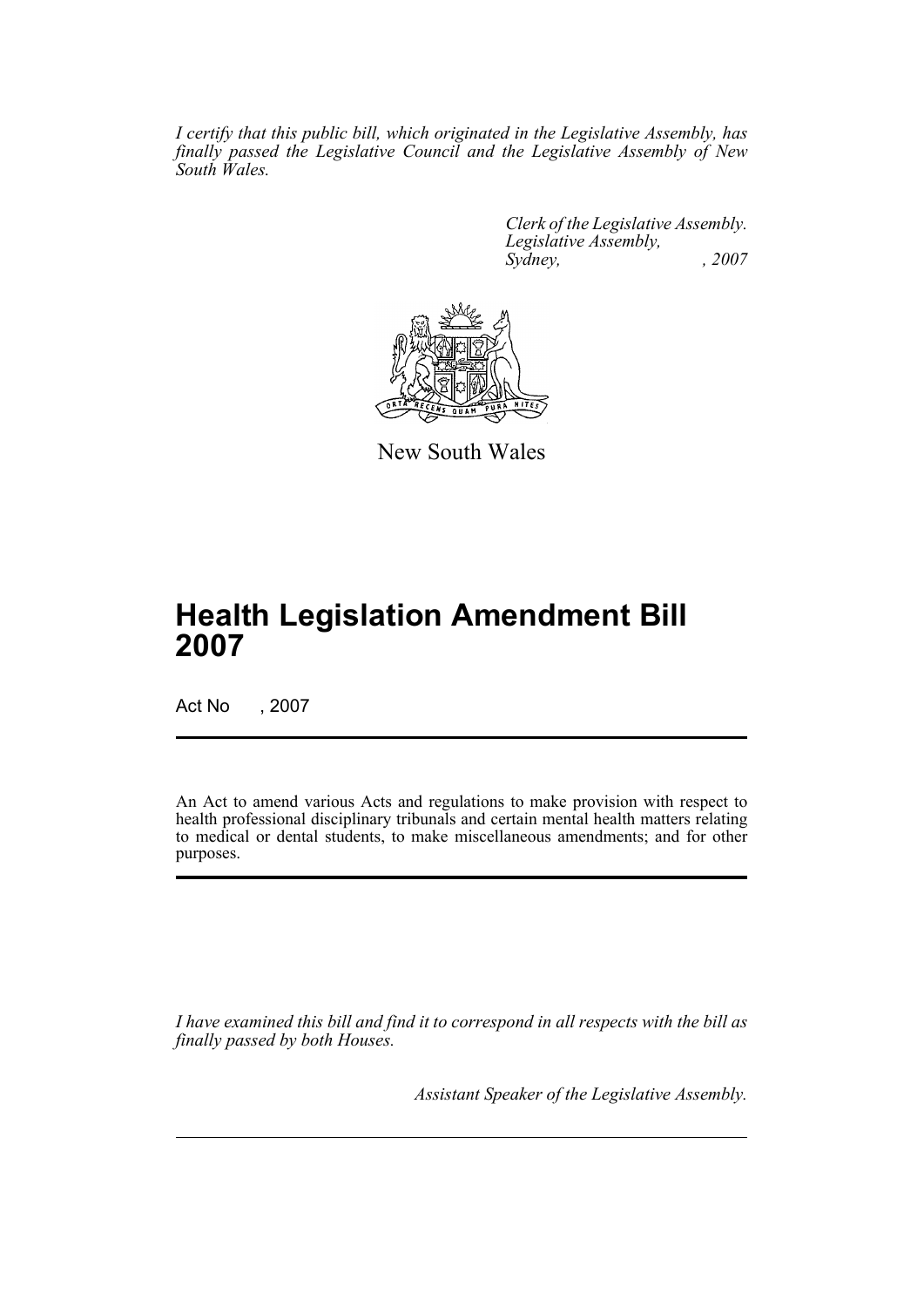# <span id="page-2-0"></span>**The Legislature of New South Wales enacts:**

## **1 Name of Act**

This Act is the *Health Legislation Amendment Act 2007*.

## <span id="page-2-1"></span>**2 Commencement**

- (1) Except as provided by subsections (2) and (3), this Act commences on the date of assent to this Act.
- (2) Schedule 2.1 [1] commences on 1 July 2008.
- (3) Schedule 2.13 [4] commences on a day or days to be appointed by proclamation.

## <span id="page-2-2"></span>**3 Amendments relating to disciplinary tribunals**

The Acts specified in Schedule 1 are amended as set out in that Schedule.

# <span id="page-2-3"></span>**4 Other amendments**

The Acts and instruments specified in Schedule 2 are amended as set out in that Schedule.

# <span id="page-2-4"></span>**5 Repeal of Act**

- (1) This Act is repealed on the day following the day on which all of the provisions of this Act have commenced.
- (2) The repeal of this Act does not, because of the operation of section 30 of the *Interpretation Act 1987*, affect any amendment made by this Act.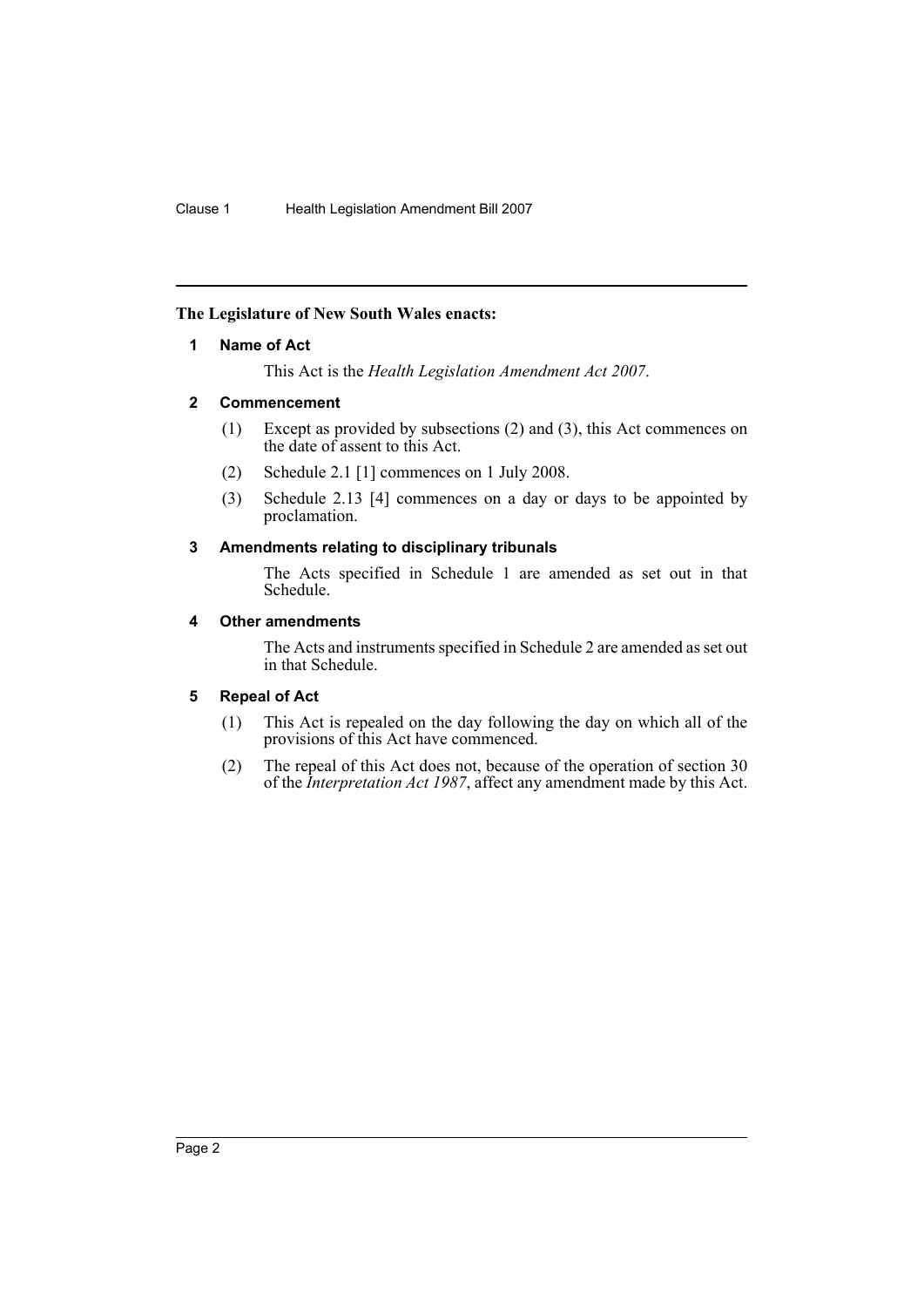Amendments relating to disciplinary tribunals **Schedule 1** Schedule 1

# <span id="page-3-0"></span>**Schedule 1 Amendments relating to disciplinary tribunals**

(Section 3)

# **1.1 Chiropractors Act 2001 No 15**

#### **[1] Section 100 Chairperson and Deputy Chairpersons of the Tribunal**

Insert after section 100 (4):

- (4A) If the period of a person's appointment as Chairperson or a Deputy Chairperson expires while the person is sitting on the Tribunal for the purposes of an inquiry or an appeal, the person may, despite that expiry, continue to sit on the Tribunal for the purpose of that inquiry or appeal (the *continuing inquiry or appeal*).
- (4B) For the purposes of the conduct or hearing of the continuing inquiry or appeal (and any provision of this Act or the regulations with respect to such an inquiry or an appeal), the person referred to in subsection (4A):
	- (a) is taken to be a Deputy Chairperson, and
	- (b) has and may exercise only the functions conferred or imposed on a Deputy Chairperson under this Act, and
	- (c) may exercise those functions only in respect of the continuing inquiry or appeal.

#### **[2] Schedule 5 Proceedings before the Tribunal**

Insert after clause 6 (3):

(3A) For the purposes of this clause, a reference to the name of any person includes a reference to any information, picture or other material that identifies the person or is likely to lead to the identification of the person.

# **1.2 Dental Practice Act 2001 No 64**

# **[1] Section 121 Chairperson and Deputy Chairpersons of the Tribunal**

Insert after section 121 (4):

(4A) If the period of a person's appointment as Chairperson or a Deputy Chairperson expires while the person is sitting on the Tribunal for the purposes of an inquiry or an appeal, the person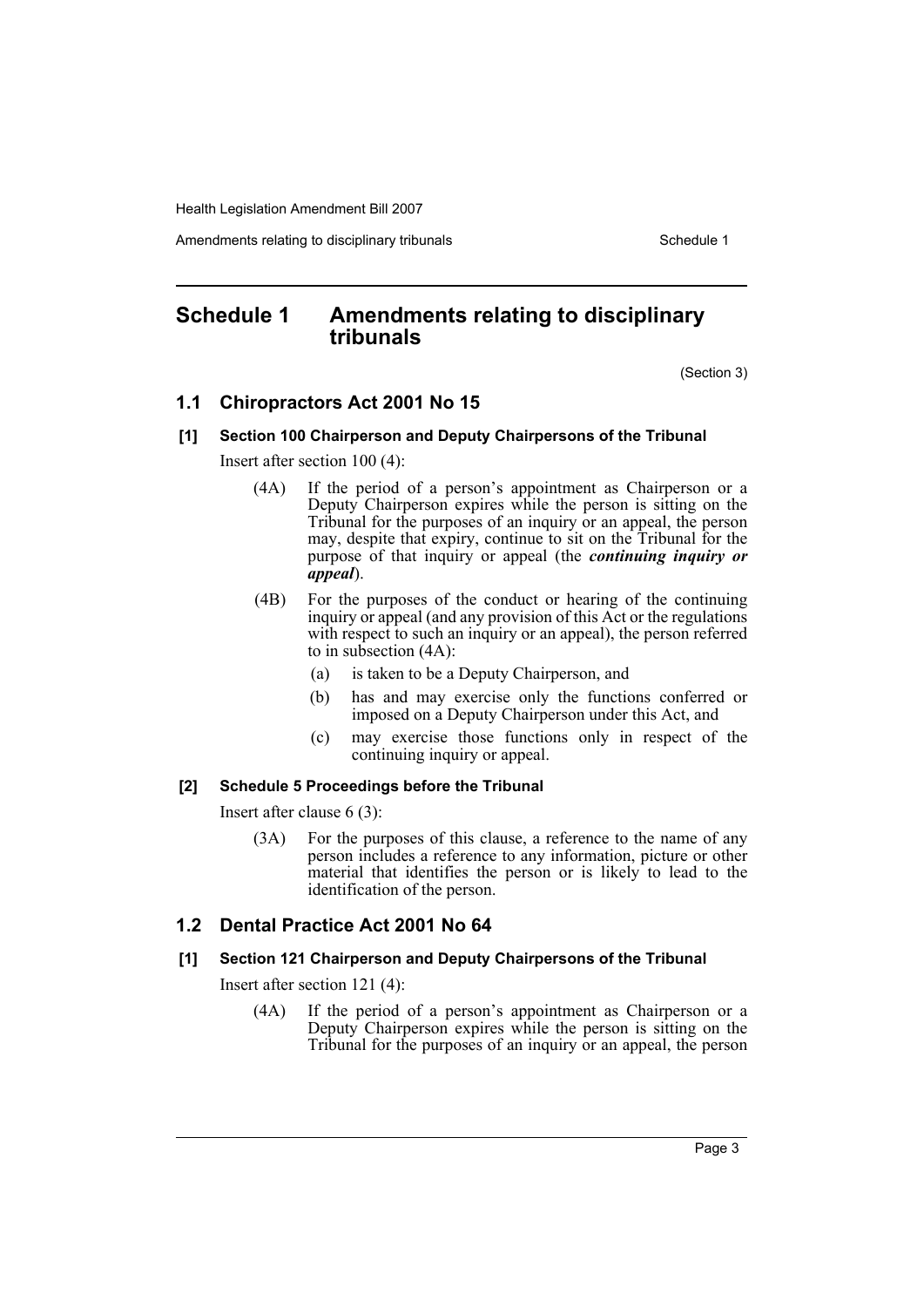may, despite that expiry, continue to sit on the Tribunal for the purpose of that inquiry or appeal (the *continuing inquiry or appeal*).

- (4B) For the purposes of the conduct or hearing of the continuing inquiry or appeal (and any provision of this Act or the regulations with respect to such an inquiry or an appeal), the person referred to in subsection (4A):
	- (a) is taken to be a Deputy Chairperson, and
	- (b) has and may exercise only the functions conferred or imposed on a Deputy Chairperson under this Act, and
	- (c) may exercise those functions only in respect of the continuing inquiry or appeal.

#### **[2] Schedule 5 Proceedings before the Tribunal**

Insert after clause 6 (3):

(3A) For the purposes of this clause, a reference to the name of any person includes a reference to any information, picture or other material that identifies the person or is likely to lead to the identification of the person.

# **1.3 Medical Practice Act 1992 No 94**

#### **[1] Section 148 Chairperson and Deputy Chairpersons of the Tribunal**

Insert after section 148 (4):

- (4A) If the period of a person's appointment as Chairperson or a Deputy Chairperson expires while the person is sitting on the Tribunal for the purposes of an inquiry or an appeal, the person may, despite that expiry, continue to sit on the Tribunal for the purpose of that inquiry or appeal (the *continuing inquiry or appeal*).
- (4B) For the purposes of the conduct or hearing of the continuing inquiry or appeal (and any provision of this Act or the regulations with respect to such an inquiry or an appeal), the person referred to in subsection (4A):
	- (a) is taken to be a Deputy Chairperson, and
	- (b) has and may exercise only the functions conferred or imposed on a Deputy Chairperson under this Act, and
	- (c) may exercise those functions only in respect of the continuing inquiry or appeal.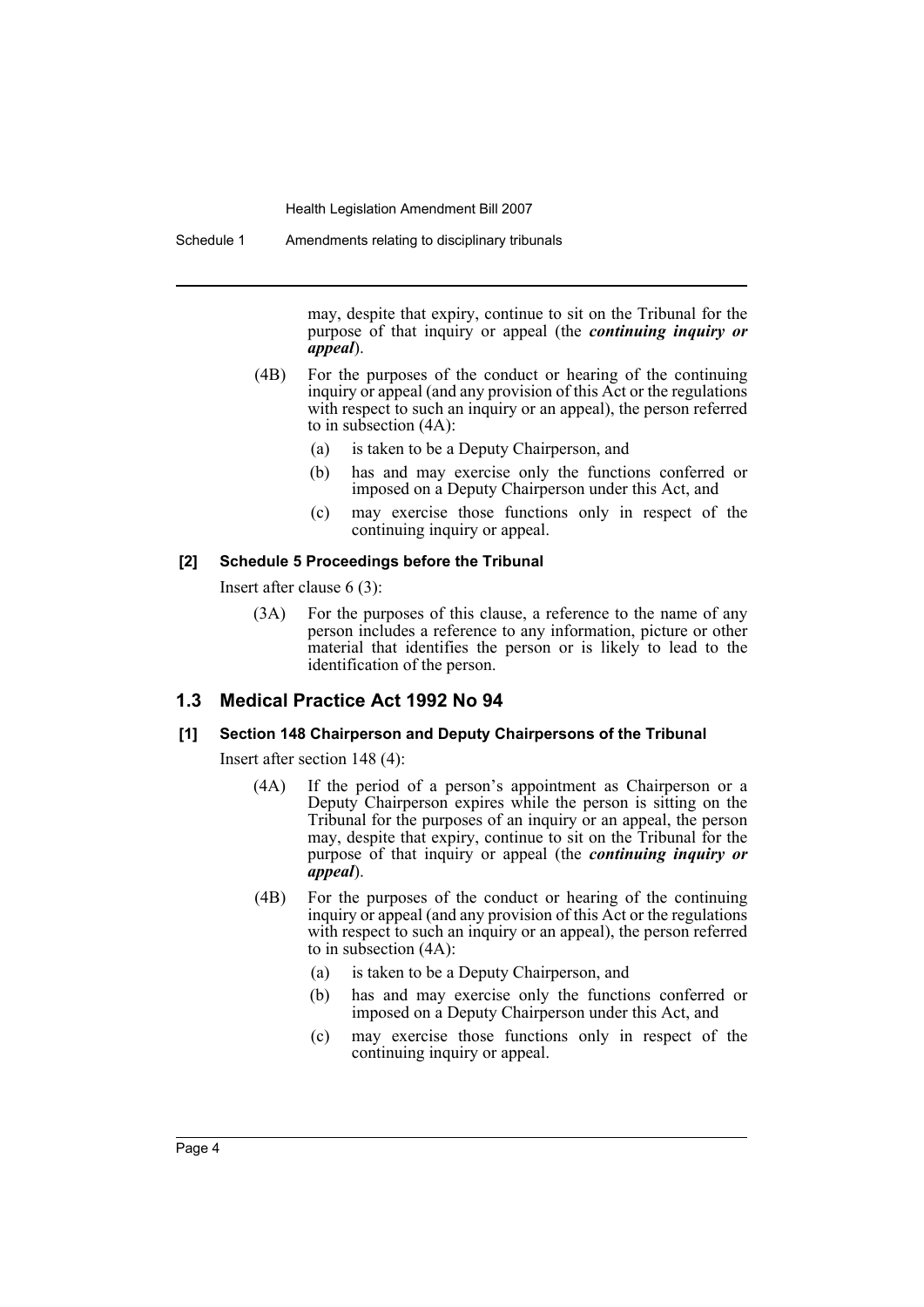## Amendments relating to disciplinary tribunals **Schedule 1** Schedule 1

#### **[2] Schedule 2 Proceedings before a Committee or the Tribunal**

Insert after clause 6 (3):

(3A) For the purposes of this clause, a reference to the name of any person includes a reference to any information, picture or other material that identifies the person or is likely to lead to the identification of the person.

## **1.4 Nurses and Midwives Act 1991 No 9**

# **[1] Section 60 Chairperson and Deputy Chairpersons of the Tribunal**

Insert after section 60 (4):

- (4A) If the period of a person's appointment as Chairperson or a Deputy Chairperson expires while the person is sitting on the Tribunal for the purposes of an inquiry or an appeal, the person may, despite that expiry, continue to sit on the Tribunal for the purpose of that inquiry or appeal (the *continuing inquiry or appeal*).
- (4B) For the purposes of the conduct or hearing of the continuing inquiry or appeal (and any provision of this Act or the regulations with respect to such an inquiry or an appeal), the person referred to in subsection (4A):
	- (a) is taken to be a Deputy Chairperson, and
	- (b) has and may exercise only the functions conferred or imposed on a Deputy Chairperson under this Act, and
	- (c) may exercise those functions only in respect of the continuing inquiry or appeal.

#### **[2] Schedule 2 Proceedings before a Committee and the Tribunal**

Insert after clause 6 (3):

(3A) For the purposes of this clause, a reference to the name of any person includes a reference to any information, picture or other material that identifies the person or is likely to lead to the identification of the person.

#### **[3] Schedule 2, clause 6**

Omit the penalty provision at the end of the clause. Insert instead:

Maximum penalty: 150 penalty units in the case of a corporation and 20 penalty units in any other case.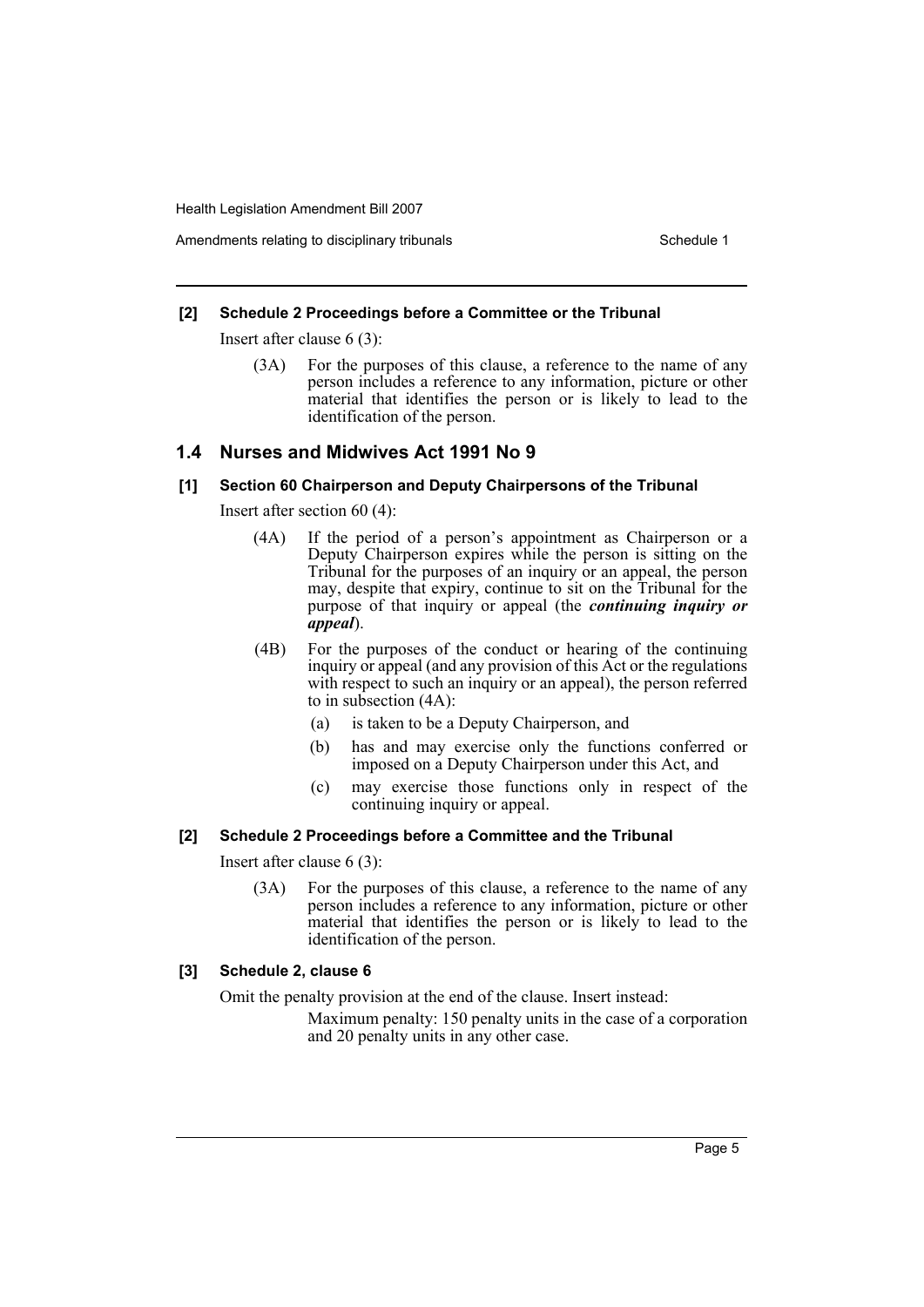# **1.5 Optometrists Act 2002 No 30**

#### **[1] Section 104 Chairperson and Deputy Chairpersons of the Tribunal**

Insert after section 104 (4):

- (4A) If the period of a person's appointment as Chairperson or a Deputy Chairperson expires while the person is sitting on the Tribunal for the purposes of an inquiry or an appeal, the person may, despite that expiry, continue to sit on the Tribunal for the purpose of that inquiry or appeal (the *continuing inquiry or appeal*).
- (4B) For the purposes of the conduct or hearing of the continuing inquiry or appeal (and any provision of this Act or the regulations with respect to such an inquiry or an appeal), the person referred to in subsection (4A):
	- (a) is taken to be a Deputy Chairperson, and
	- (b) has and may exercise only the functions conferred or imposed on a Deputy Chairperson under this Act, and
	- (c) may exercise those functions only in respect of the continuing inquiry or appeal.

#### **[2] Schedule 5 Proceedings before the Tribunal**

Insert after clause 6 (3):

(3A) For the purposes of this clause, a reference to the name of any person includes a reference to any information, picture or other material that identifies the person or is likely to lead to the identification of the person.

# **1.6 Osteopaths Act 2001 No 16**

#### **[1] Section 100 Chairperson and Deputy Chairpersons of the Tribunal**

Insert after section 100 (4):

- (4A) If the period of a person's appointment as Chairperson or a Deputy Chairperson expires while the person is sitting on the Tribunal for the purposes of an inquiry or an appeal, the person may, despite that expiry, continue to sit on the Tribunal for the purpose of that inquiry or appeal (the *continuing inquiry or appeal*).
- (4B) For the purposes of the conduct or hearing of the continuing inquiry or appeal (and any provision of this Act or the regulations with respect to such an inquiry or an appeal), the person referred to in subsection (4A):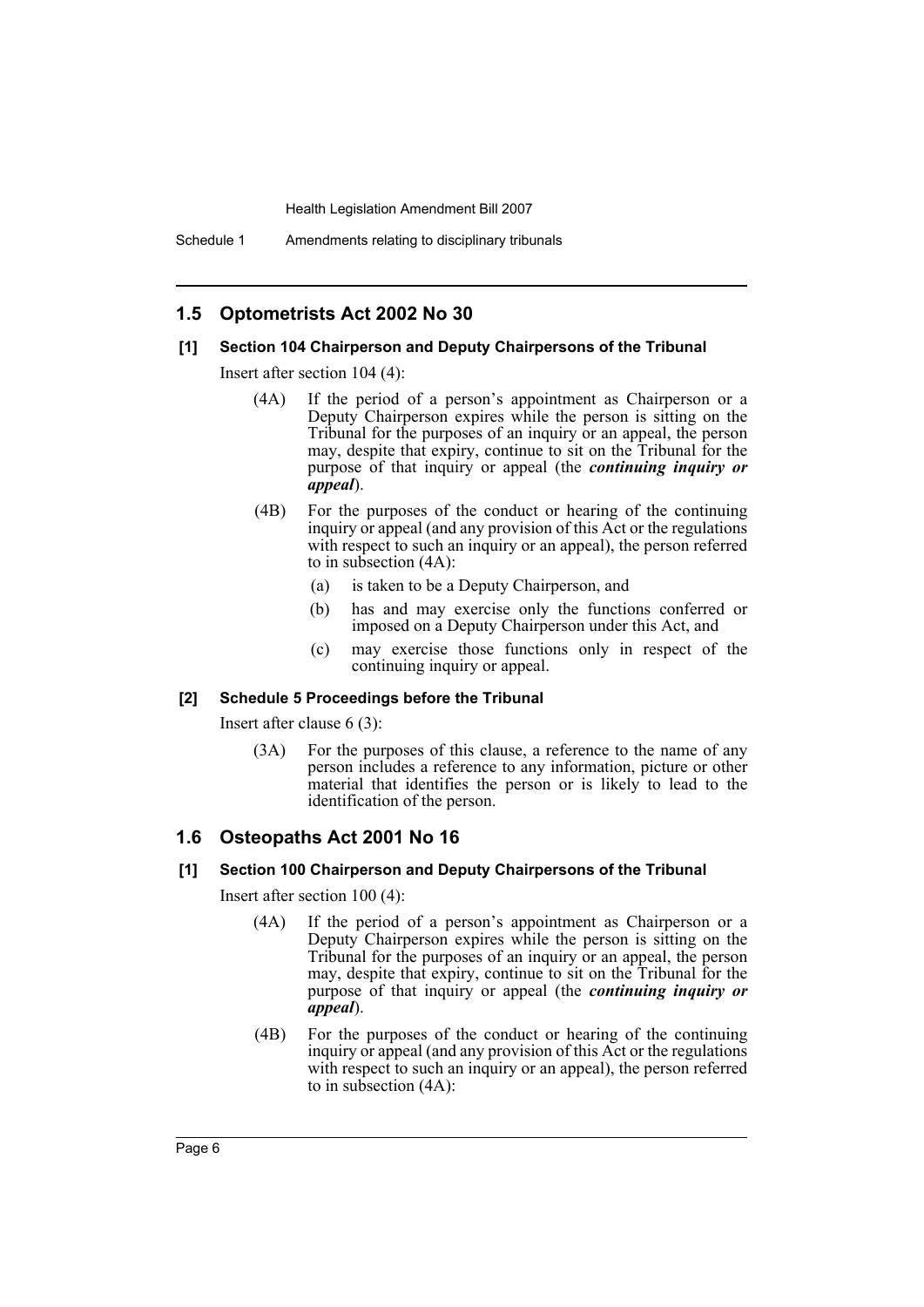Amendments relating to disciplinary tribunals **Schedule 1** Schedule 1

- (a) is taken to be a Deputy Chairperson, and
- (b) has and may exercise only the functions conferred or imposed on a Deputy Chairperson under this Act, and
- (c) may exercise those functions only in respect of the continuing inquiry or appeal.

## **[2] Schedule 5 Proceedings before the Tribunal**

Insert after clause 6 (3):

(3A) For the purposes of this clause, a reference to the name of any person includes a reference to any information, picture or other material that identifies the person or is likely to lead to the identification of the person.

# **1.7 Pharmacy Act 1964 No 48**

## **Schedule 2 Inquiries by the Board or a Committee**

Insert after clause 6 (3):

(3A) For the purposes of this clause, a reference to the name of any person includes a reference to any information, picture or other material that identifies the person or is likely to lead to the identification of the person.

# **1.8 Pharmacy Practice Act 2006 No 59**

# **[1] Section 113 Chairperson and Deputy Chairpersons of the Tribunal**

Insert after section 113 (4):

- (4A) If the period of a person's appointment as Chairperson or a Deputy Chairperson expires while the person is sitting on the Tribunal for the purposes of an inquiry or an appeal, the person may, despite that expiry, continue to sit on the Tribunal for the purpose of that inquiry or appeal (the *continuing inquiry or appeal*).
- (4B) For the purposes of the conduct or hearing of the continuing inquiry or appeal (and any provision of this Act or the regulations with respect to such an inquiry or an appeal), the person referred to in subsection (4A):
	- (a) is taken to be a Deputy Chairperson, and
	- (b) has and may exercise only the functions conferred or imposed on a Deputy Chairperson under this Act, and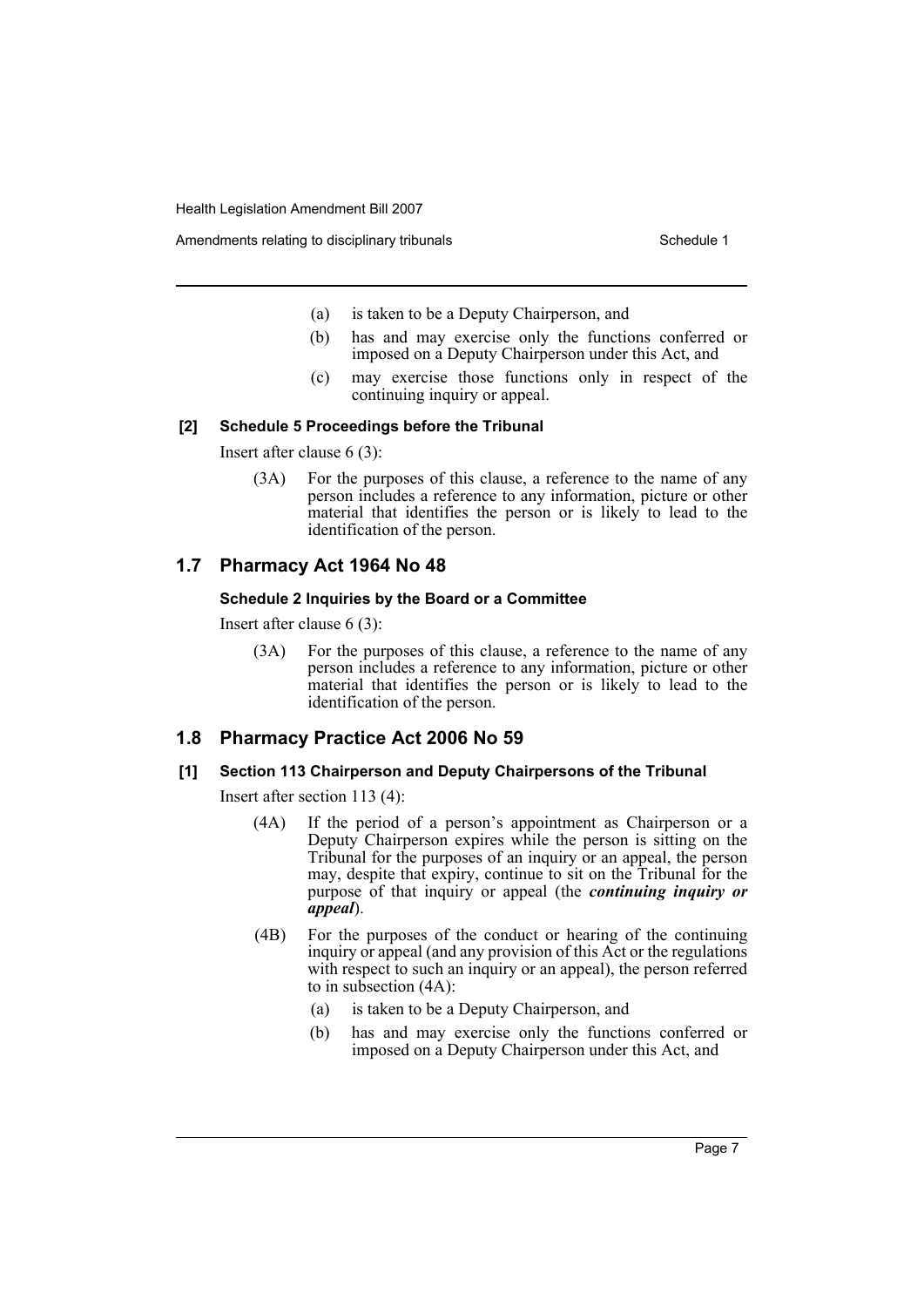Schedule 1 Amendments relating to disciplinary tribunals

(c) may exercise those functions only in respect of the continuing inquiry or appeal.

#### **[2] Schedule 6 Proceedings before Tribunal**

Insert after clause 6 (3):

(3A) For the purposes of this clause, a reference to the name of any person includes a reference to any information, picture or other material that identifies the person or is likely to lead to the identification of the person.

# **1.9 Physiotherapists Act 2001 No 67**

#### **[1] Section 101 Chairperson and Deputy Chairpersons of the Tribunal**

Insert after section 101 (4):

- (4A) If the period of a person's appointment as Chairperson or a Deputy Chairperson expires while the person is sitting on the Tribunal for the purposes of an inquiry or an appeal, the person may, despite that expiry, continue to sit on the Tribunal for the purpose of that inquiry or appeal (the *continuing inquiry or appeal*).
- (4B) For the purposes of the conduct or hearing of the continuing inquiry or appeal (and any provision of this Act or the regulations with respect to such an inquiry or an appeal), the person referred to in subsection (4A):
	- (a) is taken to be a Deputy Chairperson, and
	- (b) has and may exercise only the functions conferred or imposed on a Deputy Chairperson under this Act, and
	- (c) may exercise those functions only in respect of the continuing inquiry or appeal.

#### **[2] Schedule 5 Proceedings before the Tribunal**

Insert after clause 6 (3):

(3A) For the purposes of this clause, a reference to the name of any person includes a reference to any information, picture or other material that identifies the person or is likely to lead to the identification of the person.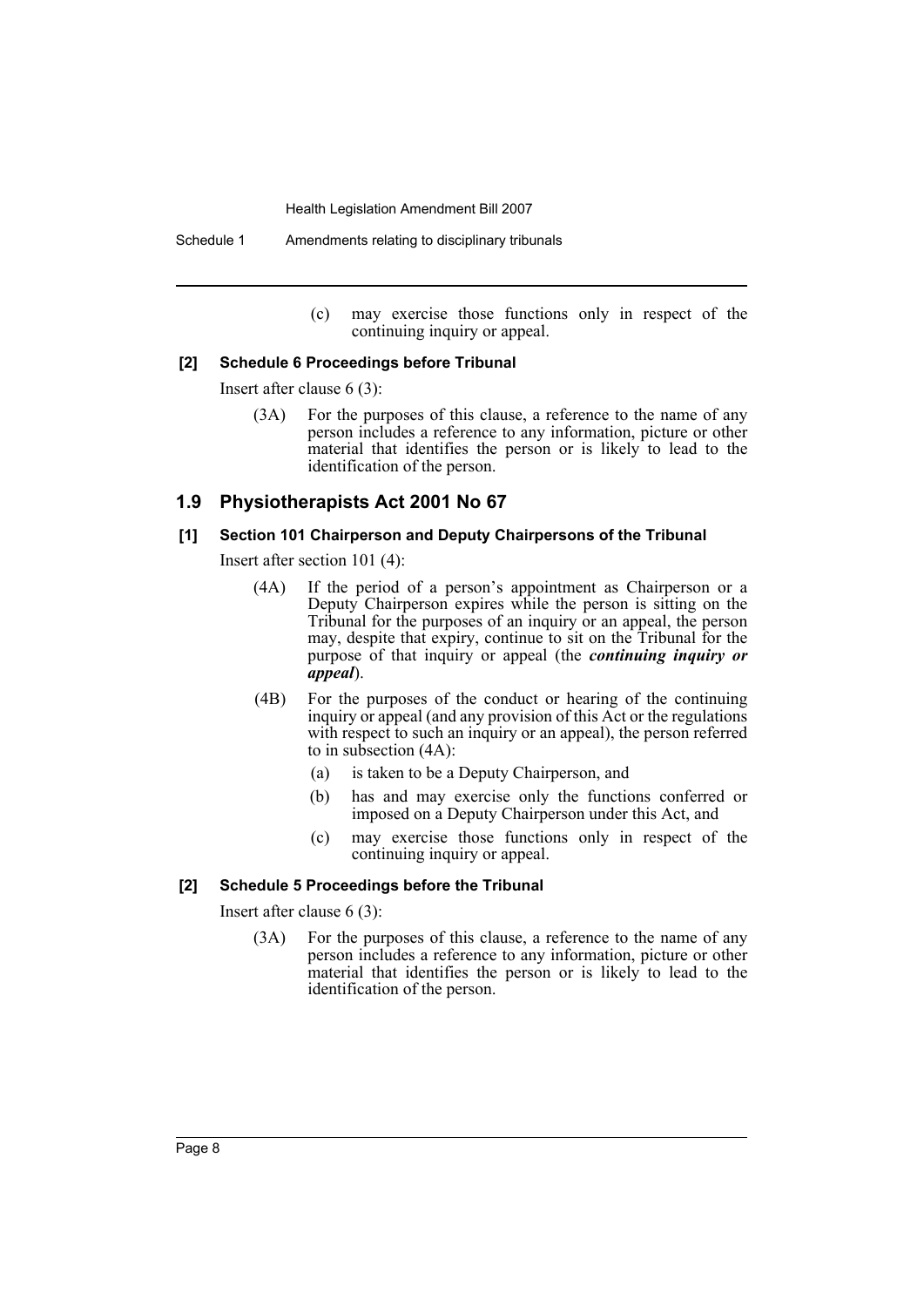# **1.10 Podiatrists Act 2003 No 69**

## **[1] Section 100 Chairperson and Deputy Chairpersons of the Tribunal**

Insert after section 100 (4):

- (4A) If the period of a person's appointment as Chairperson or a Deputy Chairperson expires while the person is sitting on the Tribunal for the purposes of an inquiry or an appeal, the person may, despite that expiry, continue to sit on the Tribunal for the purpose of that inquiry or appeal (the *continuing inquiry or appeal*).
- (4B) For the purposes of the conduct or hearing of the continuing inquiry or appeal (and any provision of this Act or the regulations with respect to such an inquiry or an appeal), the person referred to in subsection (4A):
	- (a) is taken to be a Deputy Chairperson, and
	- (b) has and may exercise only the functions conferred or imposed on a Deputy Chairperson under this Act, and
	- (c) may exercise those functions only in respect of the continuing inquiry or appeal.

# **[2] Schedule 5 Proceedings before the Tribunal**

Insert after clause 6 (3):

(3A) For the purposes of this clause, a reference to the name of any person includes a reference to any information, picture or other material that identifies the person or is likely to lead to the identification of the person.

# **1.11 Psychologists Act 2001 No 69**

# **[1] Section 100 Chairperson and Deputy Chairpersons of the Tribunal**

Insert after section 100 (4):

- (4A) If the period of a person's appointment as Chairperson or a Deputy Chairperson expires while the person is sitting on the Tribunal for the purposes of an inquiry or an appeal, the person may, despite that expiry, continue to sit on the Tribunal for the purpose of that inquiry or appeal (the *continuing inquiry or appeal*).
- (4B) For the purposes of the conduct or hearing of the continuing inquiry or appeal (and any provision of this Act or the regulations with respect to such an inquiry or an appeal), the person referred to in subsection (4A):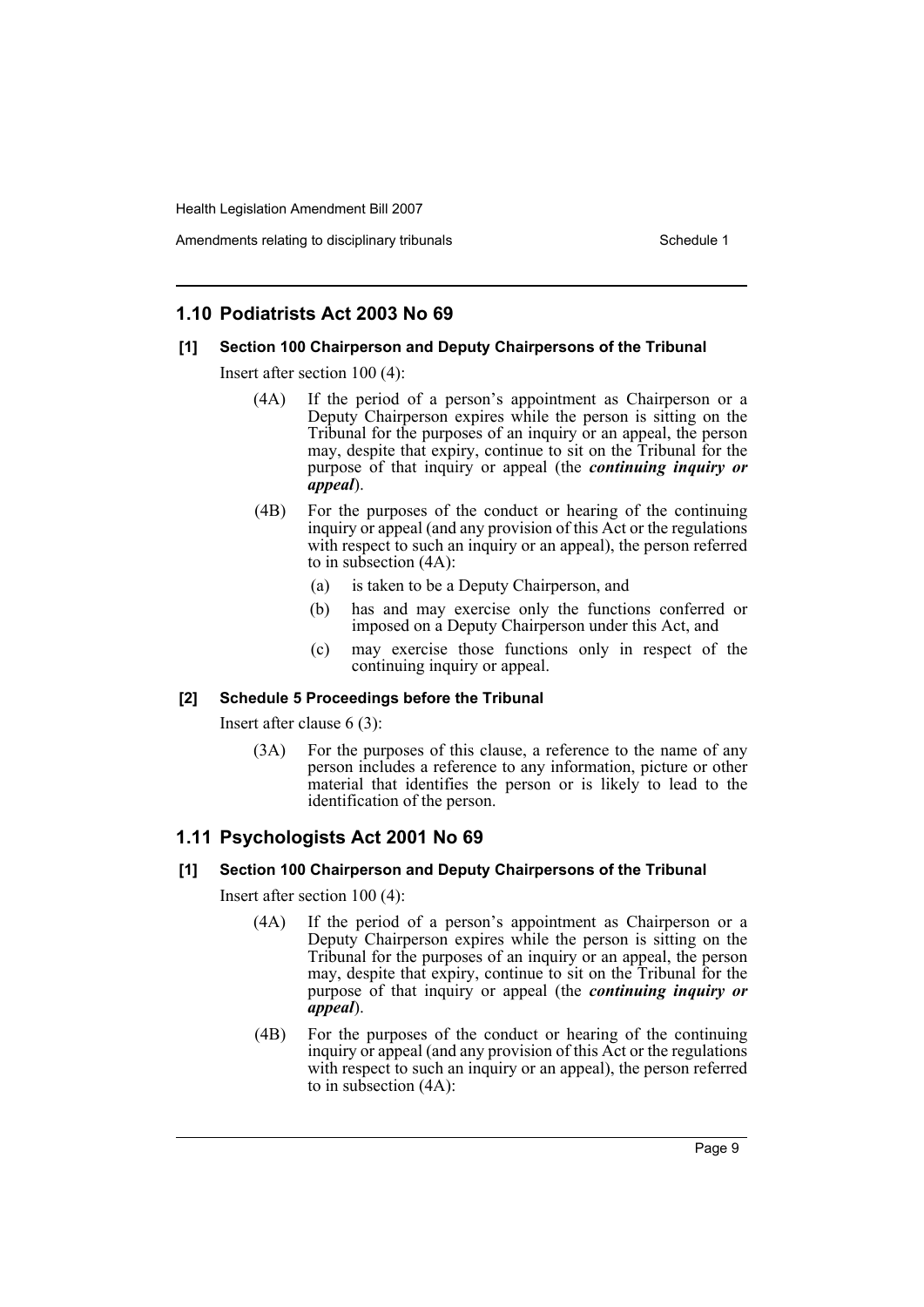- (a) is taken to be a Deputy Chairperson, and
- (b) has and may exercise only the functions conferred or imposed on a Deputy Chairperson under this Act, and
- (c) may exercise those functions only in respect of the continuing inquiry or appeal.

## **[2] Schedule 5 Proceedings before the Tribunal**

Insert after clause 6 (3):

(3A) For the purposes of this clause, a reference to the name of any person includes a reference to any information, picture or other material that identifies the person or is likely to lead to the identification of the person.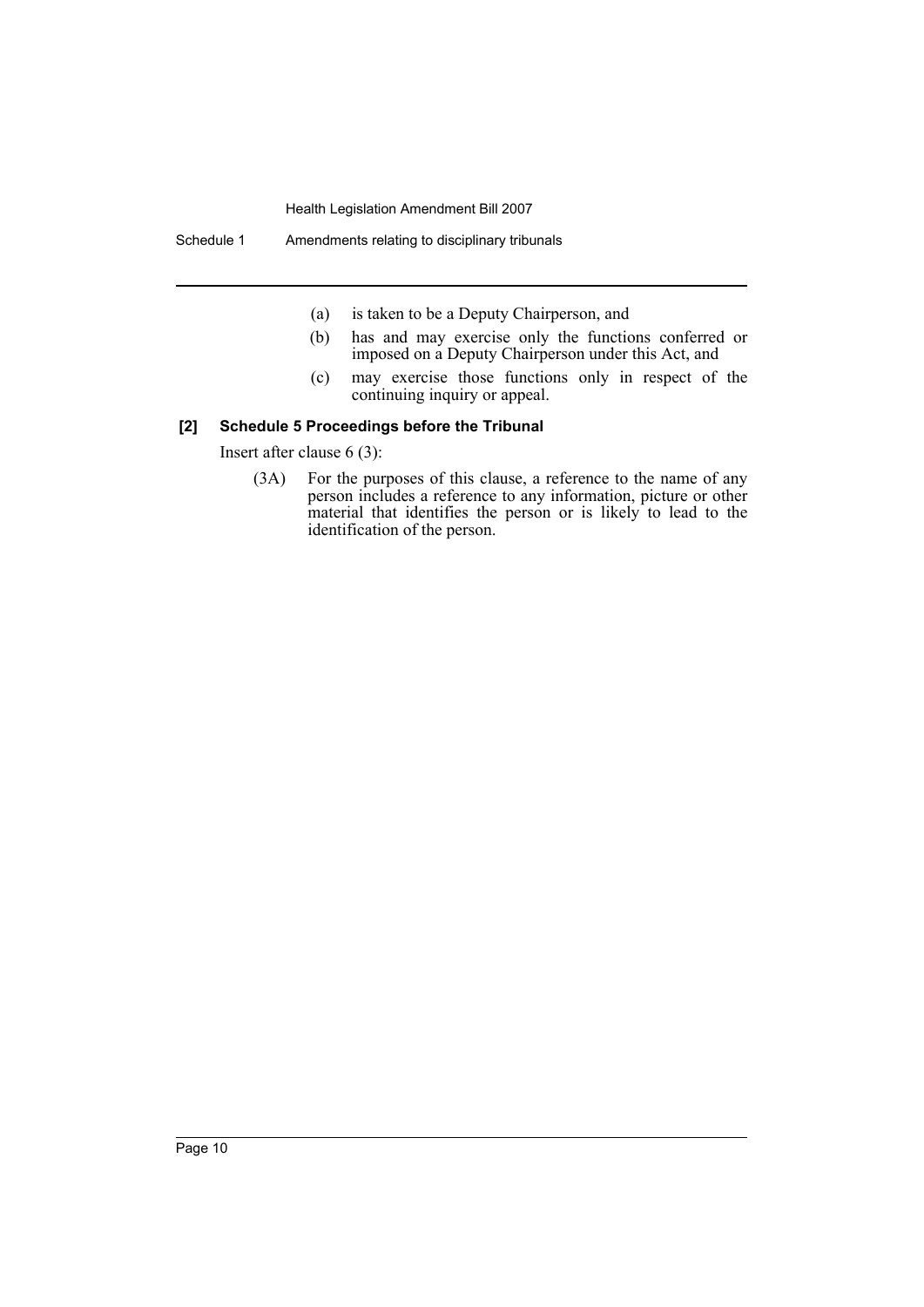Other amendments **Schedule 2** and the 2 state 3 and 2 state 3 and 3 state 3 and 3 state 3 and 3 state 3 and 3 state 3 and 3 state 3 and 3 state 3 and 3 state 3 and 3 state 3 and 3 state 3 and 3 state 3 and 3 state 3 and 3

# <span id="page-11-0"></span>**Schedule 2 Other amendments**

(Section 4)

# **2.1 Dental Practice Act 2001 No 64**

- **[1] Section 33 Restrictions on dental auxiliaries** Omit section 33 (2).
- **[2] Section 39 Referral of mental health matters to Registrar**

Insert "or dental student" after "registered dental care provider".

# **2.2 Dental Practice Regulation 2004**

## **Clause 25 Notice of mental incapacity of registered dental care provider or dental student**

Insert "or dental student" after "registered dental care provider" wherever occurring.

# **2.3 Fines Act 1996 No 99**

# **Schedule 1 Statutory provisions under which penalty notices issued**

Insert in appropriate order:

*Smoke-free Environment Act 2000*, section 20A

# **2.4 Health Administration Act 1982 No 135**

# **Section 13A Corporation to manage accounts of health professional boards**

Omit section 13A (3). Insert instead:

- (3) The Corporation may pay out of such an account:
	- (a) amounts required to meet the costs incurred in the administration or execution of the Act establishing the board in respect of which the account is kept and the regulations made under that Act, and
	- (b) amounts necessary to meet any costs associated with the employment of NSW Health Service staff to enable the Corporation to exercise its functions in respect of that board.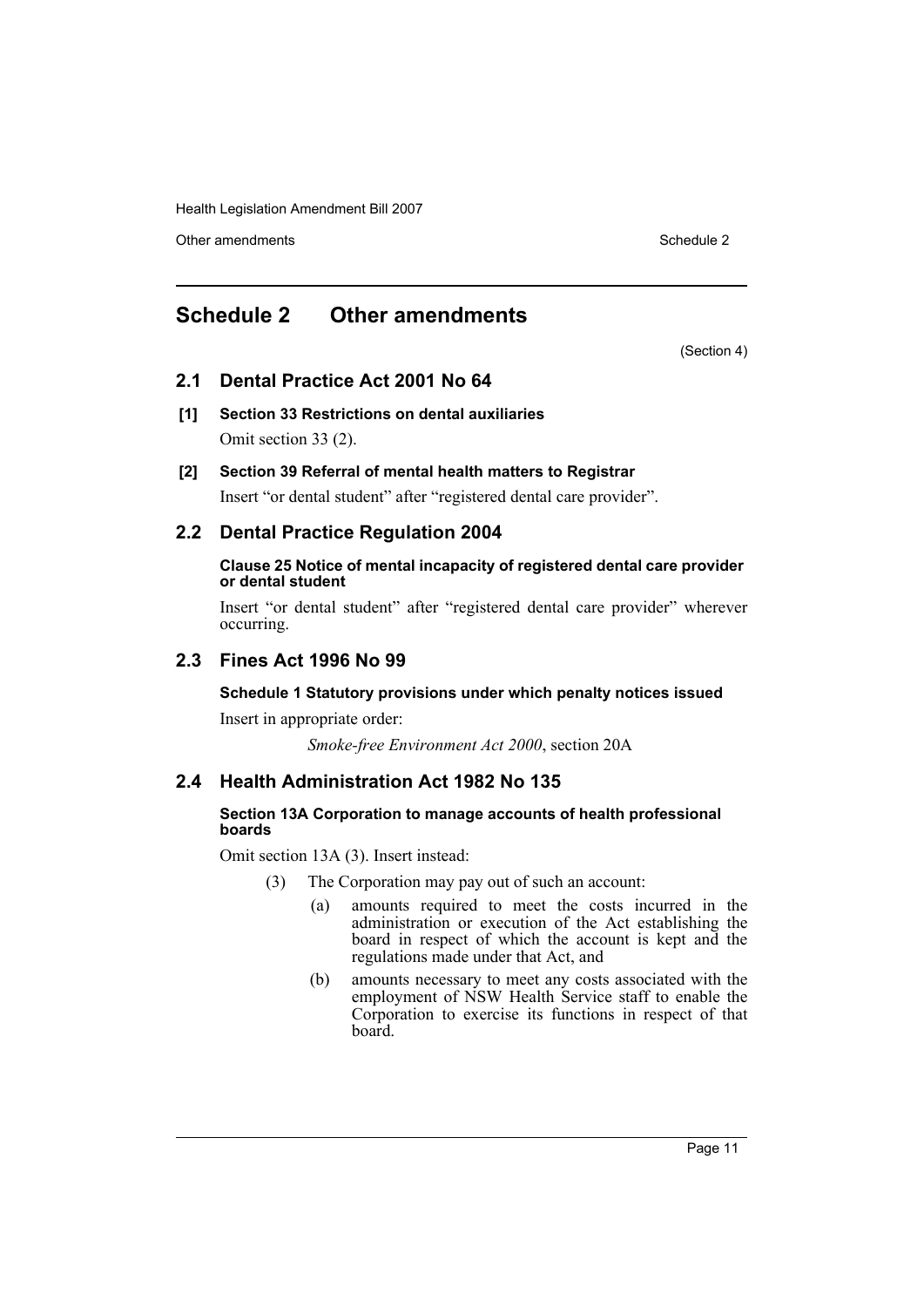Schedule 2 Other amendments

# **2.5 Health Services Act 1997 No 154**

## **[1] Sections 67AA and 67AB**

Insert before section 67A:

#### **67AA Definition**

In this Chapter, *appointed body* means a committee, board or other body appointed by the Director-General under section 67AB.

#### **67AB Appointed body**

- (1) The Director-General may appoint a committee, board or other body as an appointed body for the purposes of this Chapter.
- (2) An appointed body is to consist of such members appointed by the Director-General as the Director-General thinks fit.
- (3) The procedure of an appointed body is to be determined by the Director-General or (subject to any determination of the Director-General) by the appointed body.
- (4) A member of an appointed body holds office for such period (not exceeding 5 years) as is specified in the member's instrument of appointment, but is eligible (if otherwise qualified) for re-appointment.
- (5) The Director-General may terminate the appointment of a member of an appointed body at any time for any or no reason by notice in writing to the member.
- (6) A member of an appointed body is entitled to such fees and allowances as the Director-General may determine from time to time.
- (7) A member of an appointed body is not personally liable for any act or omission done or omitted to be done in good faith for the purposes of this Chapter.
- (8) If subsection (7) prevents liability attaching to a member of an appointed body, the liability attaches instead to the Director-General.

# **[2] Section 67B Provision etc of ambulance services**

Insert after section 67B (2):

(3) The Director-General may delegate the exercise of any function of the Director-General under this section (other than this power of delegation) to an appointed body.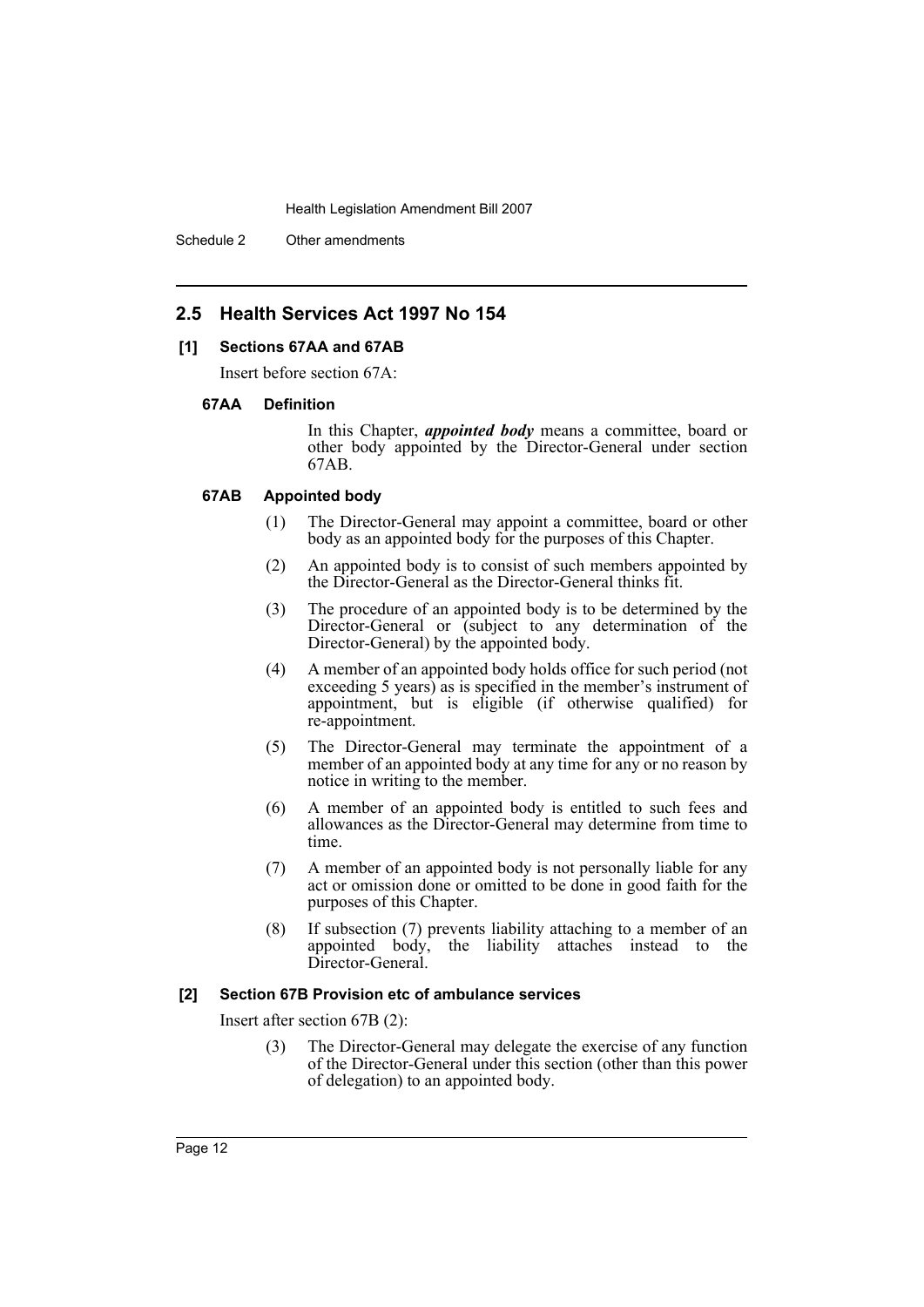Other amendments **Schedule 2** and 3 and 3 and 3 and 3 and 3 and 3 and 3 and 3 and 3 and 3 and 3 and 3 and 3 and 3 and 3 and 3 and 3 and 3 and 3 and 3 and 3 and 3 and 3 and 3 and 3 and 3 and 3 and 3 and 3 and 3 and 3 and 3

## **[3] Section 67C Ambulance Services Advisory Council**

Omit section 67C (5). Insert instead:

The function of the Advisory Council is to provide advice to the Director-General or to an appointed body in relation to the exercise of functions under this Chapter in respect of the provision of ambulance services.

#### **[4] Section 112 Determination of appeal**

Insert after section 112 (1):

- (1A) Following its determination of an appeal, if a Committee considers on reasonable grounds that:
	- (a) serious concerns exist in relation to the performance or competence of the appellant, or
	- (b) the appellant has engaged in conduct that may constitute professional misconduct or unsatisfactory professional conduct under the health registration Act under which the appellant is registered, or
	- (c) if the appellant is a medical practitioner—the appellant may suffer from an impairment (within the meaning of the *Medical Practice Act 1992*), or
	- (d) if the appellant is a dentist—the appellant may suffer from an impairment as a dentist (within the meaning of the *Dental Practice Act 2001*),

the Chairperson of the Committee may refer the matter to the New South Wales Medical Board to be dealt with as a complaint under Part 4 of the *Medical Practice Act 1992* (in the case of a medical practitioner) or to the Dental Board to be dealt with as a complaint under Part 5 of the *Dental Practice Act 2001* (in the case of a dentist).

# **[5] Section 139**

Insert after section 138:

## **139 Liability of persons conducting performance reviews etc**

- (1) This section applies with respect to the provision of expert advice or assistance by a person, for or on behalf of a public health organisation or the Director-General and in the person's professional capacity, in connection with:
	- (a) a review of the performance or conduct of, or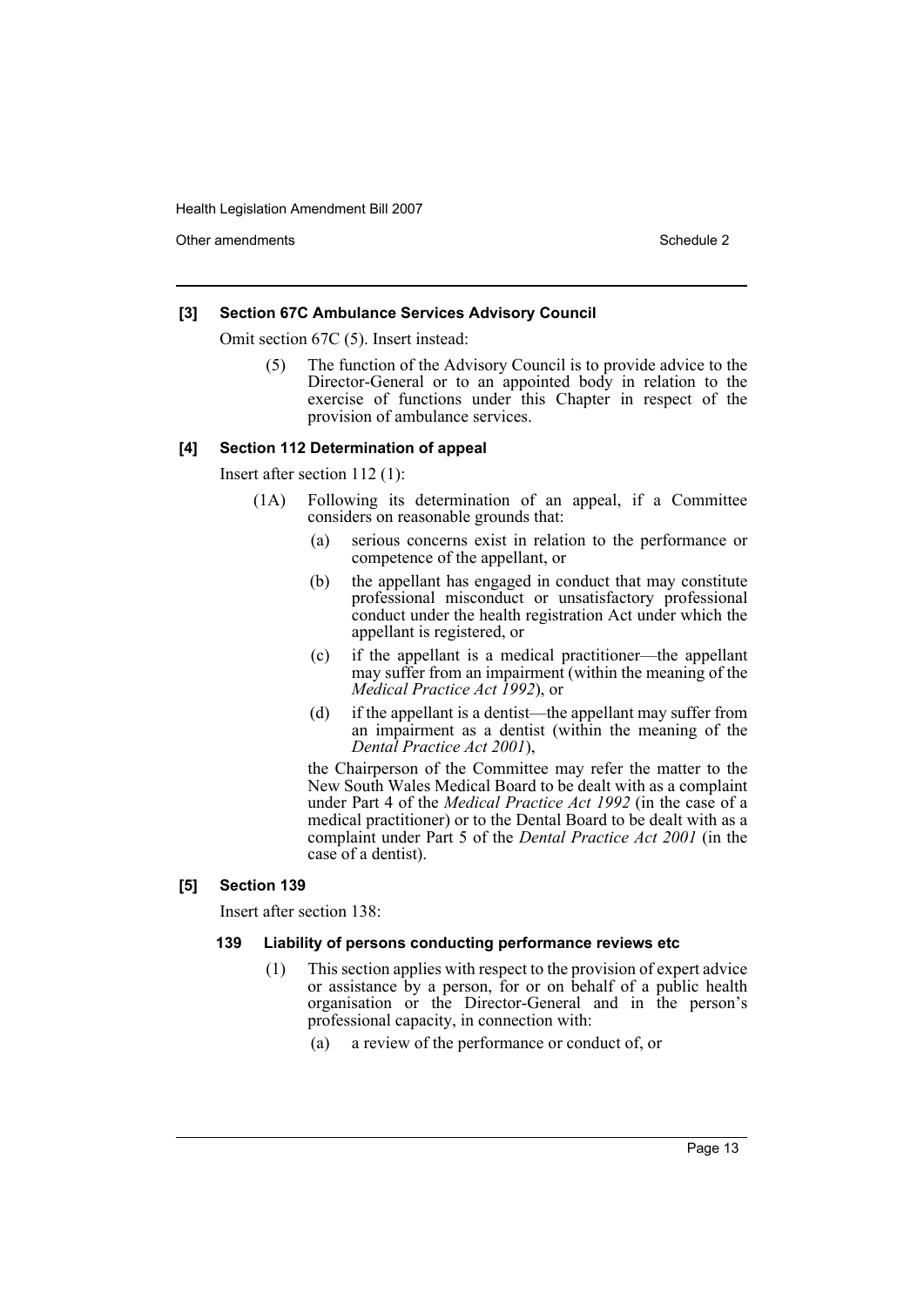Schedule 2 Other amendments

- (b) a review to determine whether to take disciplinary action in relation to,
- any visiting practitioner or member of the NSW Health Service.
- (2) No matter or thing done by the person in providing the advice or assistance subjects the person personally to any action, liability, claim or demand if the matter or thing was done by the person in good faith for the purposes of executing this or any other Act.
- (3) If subsection (2) prevents liability attaching to a person, the liability attaches instead to the public health organisation concerned or the Director-General (as the case may be).
- (4) A reference in this section to the Director-General is a reference to the Director-General in respect of the provision of ambulance services under Chapter 5A or the provision of health support services under Part 1A of Chapter 10.

## **[6] Dictionary**

Insert after paragraph (e) in the definition of *health service* in Part 1:

(e1) the supply or fitting of any prosthesis or therapeutic device,

# **2.6 Medical Practice Act 1992 No 94**

## **[1] Section 4 Entitlement to general registration based on qualifications and training**

Omit section 4 (2) and (3). Insert instead:

- (2) A person has *recognised medical qualifications* if the person:
	- (a) is a graduate of a Medical School (whether within or outside Australia) accredited by the Australian Medical Council, or
	- (b) has successfully completed examinations held by that Council for the purposes of registration as a medical practitioner, or
	- (c) has received a certificate or other kind of qualification in accordance with a process approved by the Board for the purpose of qualifying a person for registration as a medical practitioner.
- (3) The entitlement under this section is an entitlement to general registration.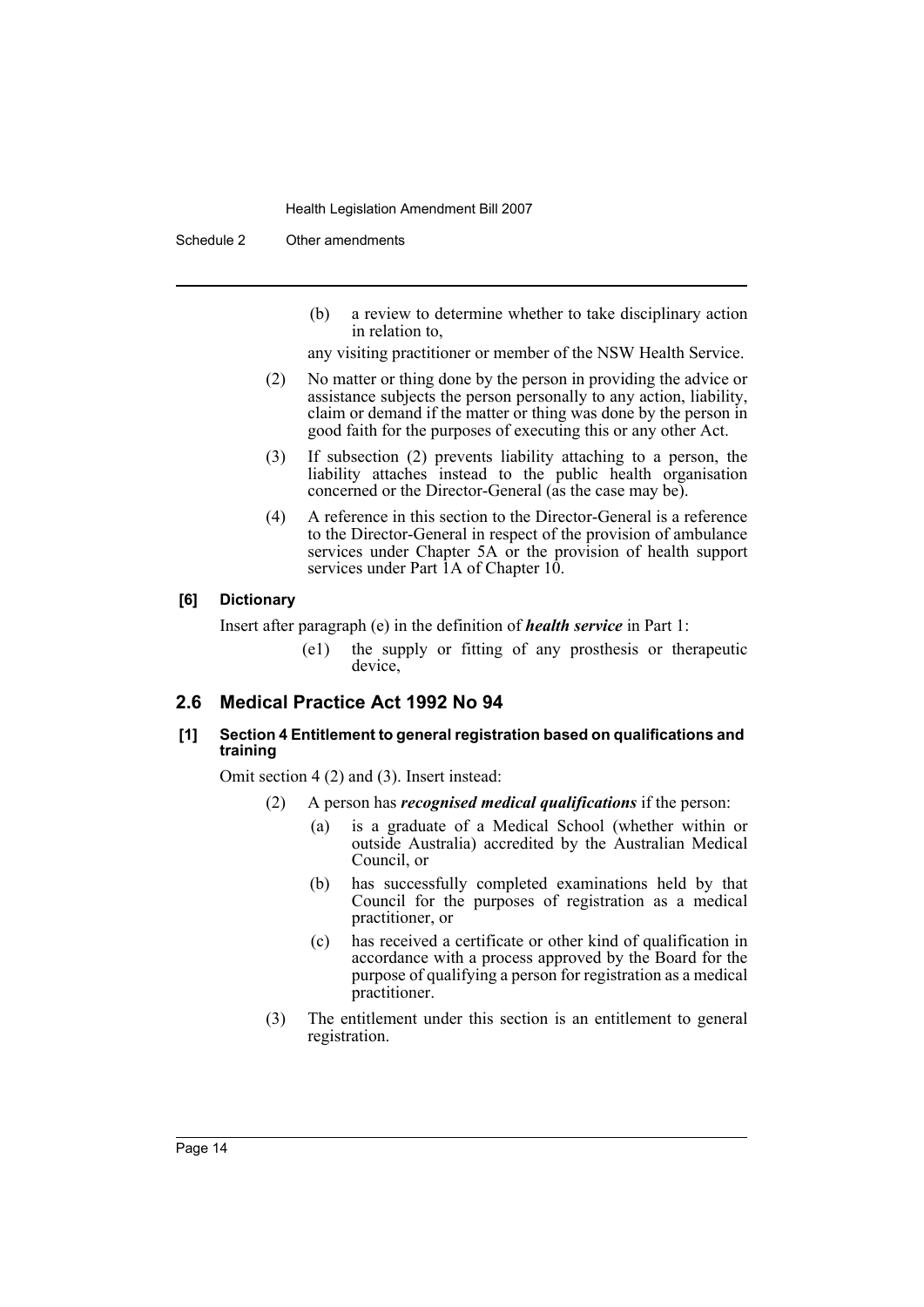Other amendments **Schedule 2** and the 2 state 3 and 2 state 3 and 3 state 3 and 3 state 3 and 3 state 3 and 3 state 3 and 3 state 3 and 3 state 3 and 3 state 3 and 3 state 3 and 3 state 3 and 3 state 3 and 3 state 3 and 3

## **[2] Section 54 Board may require practitioner to undergo examination**

Omit "a medical examination by a specified registered medical practitioner" from section 54 (1).

Insert instead "an examination by a specified registered medical practitioner or a specified registered health practitioner".

## **[3] Section 54 (2)**

Omit "a medical examination".

Insert instead "an examination under subsection (1)".

## **[4] Section 55 Result of failure to attend counselling or examination**

Omit "under this Division to attend counselling or undergo a medical examination".

Insert instead "under section 50 to attend counselling or under section 54 to undergo an examination".

## **[5] Section 70 Referral of mental health matters to Registrar**

Insert "or medical student" after "registered medical practitioner".

# **[6] Section 78A Board may require practitioner to undergo examination**

Omit "a medical examination by a specified registered medical practitioner" from section 78A (1).

Insert instead "an examination by a specified registered medical practitioner or a specified registered health practitioner".

# **[7] Section 78A (2) and (3)**

Omit "a medical examination" wherever occurring.

Insert instead "an examination under subsection (1)".

#### **[8] Section 79 Board may require student to undergo examination**

Omit "a medical examination by a specified registered medical practitioner" from section 79 (1).

Insert instead "an examination by a specified registered medical practitioner or a specified registered health practitioner".

# **[9] Section 79 (2) and (3)**

Omit "a medical examination" wherever occurring.

Insert instead "an examination under subsection (1)".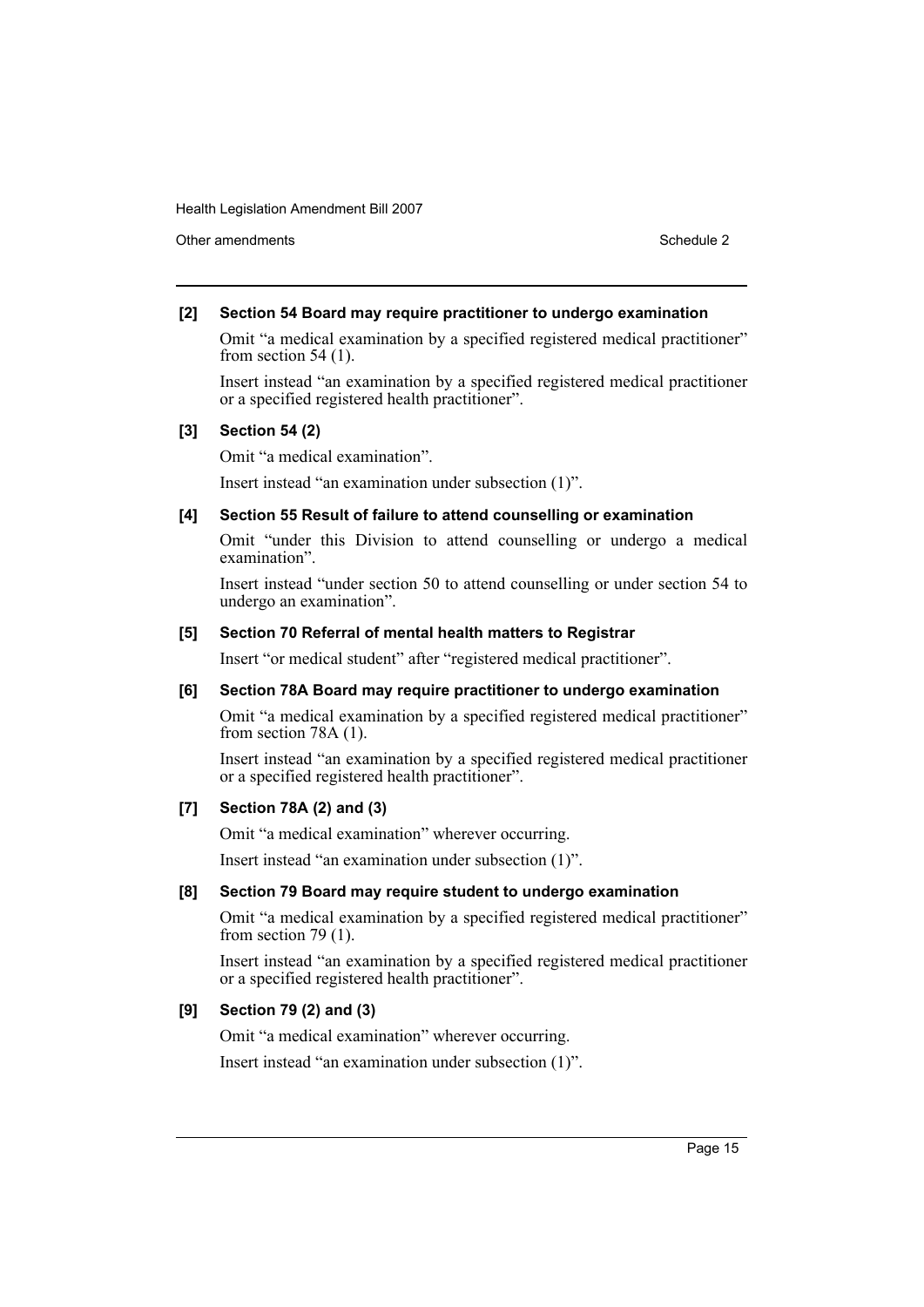Schedule 2 Other amendments

## **[10] Section 136 Delegation by Board and Registrar**

Insert after section 136 (2):

(3) In this section, a reference to a person includes a reference to a group of persons, including a committee established under section 133.

## **[11] Section 190A Reports of medical or health practitioners**

Omit "a medical examination of a person (*a medical report*)" from section 190A (1).

Insert instead "an examination of a person by a registered medical practitioner or a registered health practitioner (a *health or medical report*)".

# **[12] Section 190A (2), (3) and (4)**

Omit "medical report" wherever occurring. Insert instead "health or medical report".

## **[13] Schedule 1 Registration procedure**

Omit "medical" from the heading to clause 17.

## **[14] Schedule 1, clause 17 (1)**

Omit "a medical examination by a registered medical practitioner".

Insert instead "an examination by a specified registered medical practitioner or a specified registered health practitioner".

# **[15] Schedule 5 Savings and transitional provisions**

Insert after clause 35:

# **Part 7 Provisions consequent on enactment of Health Legislation Amendment Act 2007**

#### **36 Delegations by Board**

Anything done or purported to be done under section 136 before the commencement of amendments to that section by the *Health Legislation Amendment Act 2007* that would have been validly done had those amendments been in force when it was done is validated.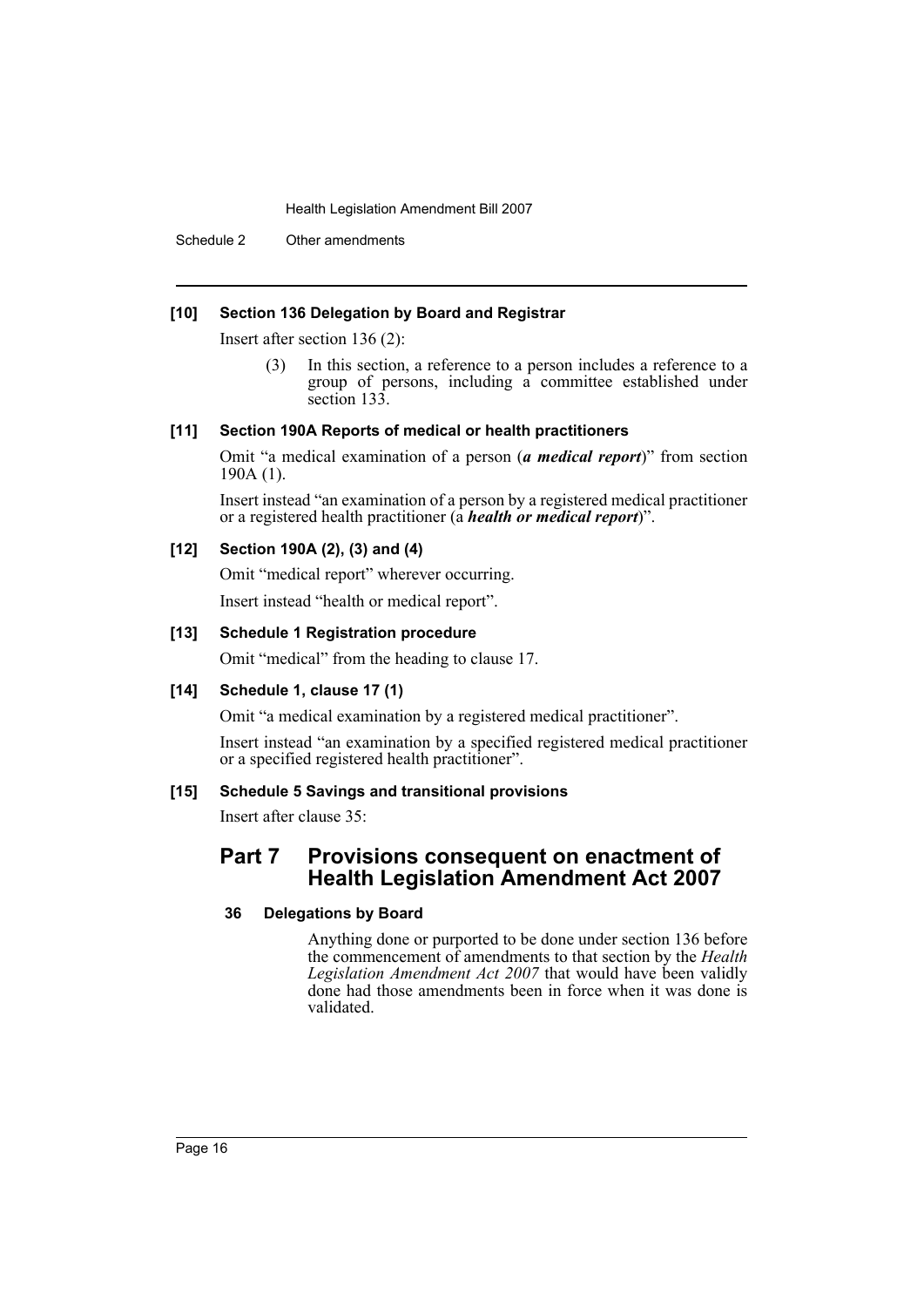Other amendments **Schedule 2** and the 2 state 3 and 2 state 3 and 3 state 3 and 3 state 3 and 3 state 3 and 3 state 3 and 3 state 3 and 3 state 3 and 3 state 3 and 3 state 3 and 3 state 3 and 3 state 3 and 3 state 3 and 3

# **[16] Dictionary**

Insert in alphabetical order:

*registered health practitioner* means a person registered under a health registration Act.

# **2.7 Medical Practice Regulation 2003**

**Clause 11 Notice of mental incapacity of registered medical practitioner or medical student**

Insert "or medical student" after "medical practitioner" wherever occurring.

# **2.8 New South Wales Institute of Psychiatry Act 1964 No 44**

#### **Section 5 Members of the Institute**

Omit "or a chief executive officer of an area health board constituted under the *Health Services Act 1997*" from section 5 (2) (c).

Insert instead "a senior employee of a statutory health corporation constituted under the *Health Services Act 1997* or a member of the Health Executive Service within the meaning of that Act".

# **2.9 Nurses and Midwives Act 1991 No 9**

#### **[1] Section 77 Protection from liability**

Insert after section 77 (b):

(b1) an assessor, or

# **[2] Section 77**

Insert ", the assessor" after "Registrar" where secondly occurring.

# **2.10 Optometrists Act 2002 No 30**

#### **Section 21 Authority for use of drugs by optometrists**

Insert after section 21 (2):

(2A) An application for an optometrists drug authority is to be accompanied by such fee (if any) as is determined by the Minister in consultation with the Board.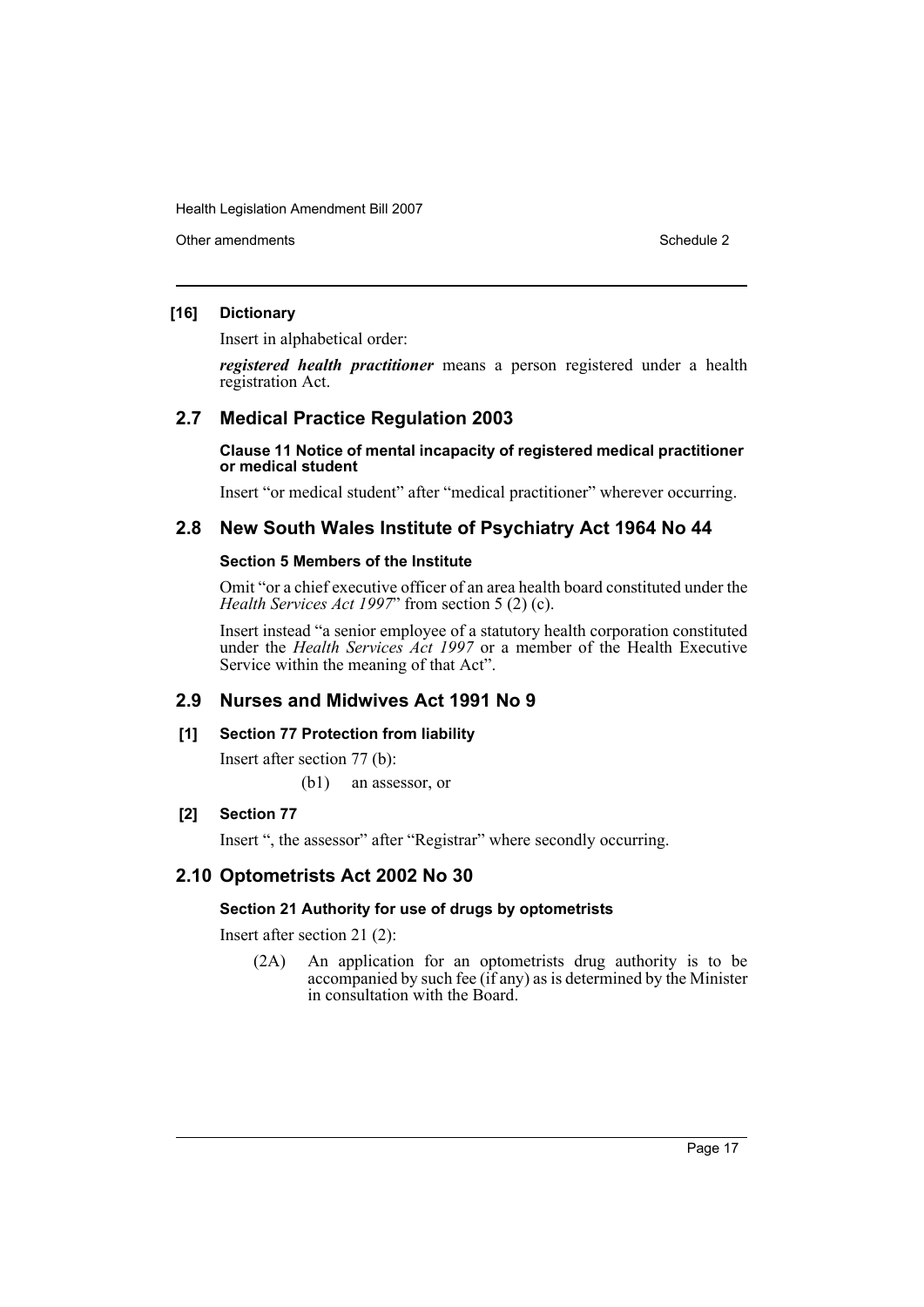Schedule 2 Other amendments

# **2.11 Pharmacy Practice Act 2006 No 59**

#### **Section 155 Regulations**

Insert after section 155 (2) (l):

(m) infection control standards to be followed by persons in the practice of pharmacy.

# **2.12 Poisons and Therapeutic Goods Act 1966 No 31**

#### **[1] Section 4 Definitions**

Insert in alphabetical order in section 4 (1):

*midwife* means a registered midwife within the meaning of the *Nurses and Midwives Act 1991*.

*nurse* has the same meaning as it has in the *Nurses and Midwives Act 1991*.

*podiatrist* means a podiatrist registered under the *Podiatrists Act 2003*.

#### **[2] Section 18AA**

Insert after section 18:

#### **18AA Director-General may restrict possession or supply**

- (1) In this section, *relevant person* means a medical practitioner, a nurse, a midwife, a dentist, an optometrist, a pharmacist, a podiatrist or a veterinary practitioner.
- (2) The Director-General may, by order in writing served on a relevant person, prohibit or restrict the person from possessing, supplying or prescribing a substance specified in Schedule 2, 3 or 4 of the Poisons List that the person:
	- (a) possesses, supplies or prescribes in the practice of the person's profession as a relevant person, or
	- (b) is licensed or authorised by or under this Act to possess, supply or prescribe.
- (3) Such an order may be made for any one or more of the following reasons:
	- (a) the person has requested or agreed in writing to the making of the order,
	- (b) the person is convicted of an offence against this Act or the regulations made under this Act, or of an offence against the *Drug Misuse and Trafficking Act 1985* or the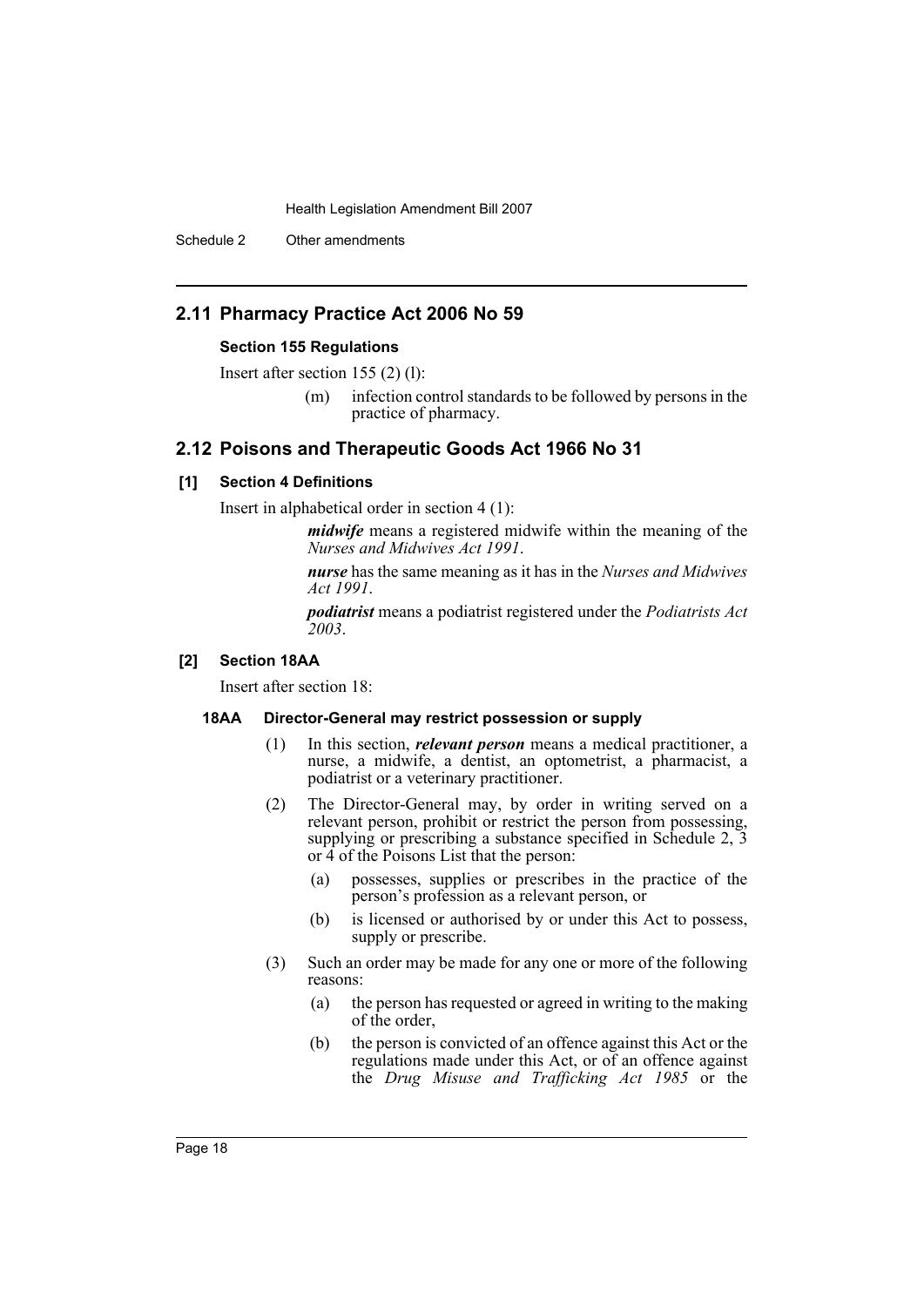Other amendments **Schedule 2** and the 2 state 3 and 2 state 3 and 3 state 3 and 3 state 3 and 3 state 3 and 3 state 3 and 3 state 3 and 3 state 3 and 3 state 3 and 3 state 3 and 3 state 3 and 3 state 3 and 3 state 3 and 3

regulations made under that Act, or an order has been made against the person under section 10 (1) of the *Crimes (Sentencing Procedure) Act 1999* in respect of such an offence,

- (c) the person has, in the opinion of the Director-General, failed to comply with any prohibition, restriction or condition imposed on the person by an order under this section,
- (d) the person is, in the opinion of the Director-General, a person who should be restricted or prohibited from possessing, supplying or prescribing such a substance for the purpose of protecting the life, or the physical or mental health, of that or any other person (whether or not any other such person is identifiable).
- (4) An order that restricts a person as referred to in subsection (2):
	- (a) may be made unconditionally or subject to conditions, and
	- (b) may apply generally or be limited in its application by reference to specified exceptions or factors, and
	- (c) may apply differently according to different factors of a specified kind.
- (5) An order under this section must specify the grounds on which it is made.
- (6) An order under this section takes effect:
	- (a) in the case of an order made on the grounds referred to in subsection (3) (d), when the order is served on the person against whom it is made, or
	- (b) in any other case, on the date specified in the order in that regard.
- (7) Except in the case of an order that is made on the ground referred to in subsection  $(3)$  (a), the date referred to in subsection  $(6)$  (b) must be a date occurring not less than 14 days after the date on which the order is served on the person against whom it is made.
- (8) A person must not contravene any order in force under this section.

Maximum penalty: 20 penalty units.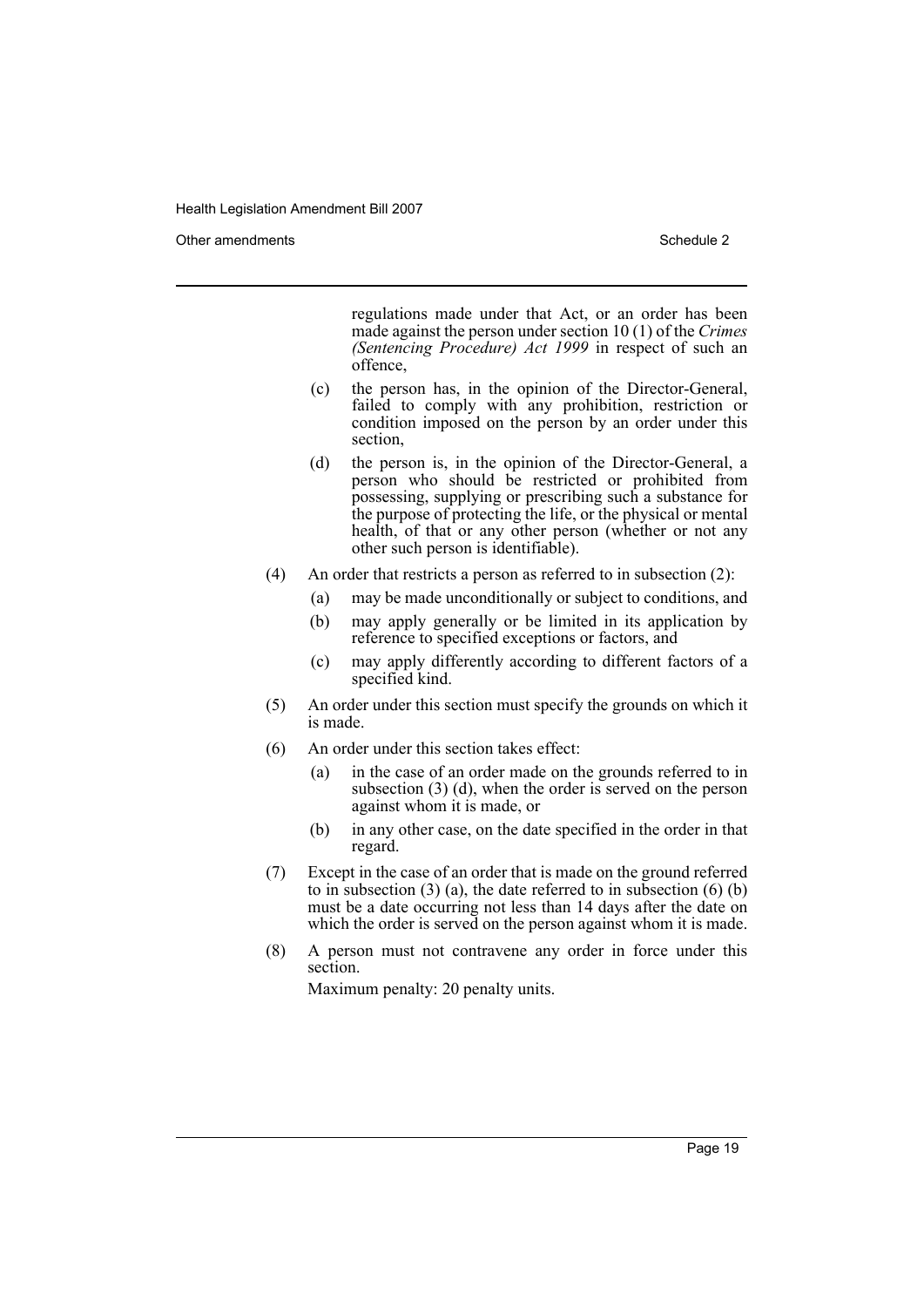Schedule 2 Other amendments

# **2.13 Public Health Act 1991 No 10**

## **[1] Section 16 Notification of test results—Category 3 medical condition**

Insert after section 16 (4):

- (5) On receiving a report under subsection (1) that appears to the Director-General to be incomplete or contain incorrect information, the Director-General may require a medical practitioner involved in the treatment of the person the subject of the report to provide any information required to complete the report or correct the information.
- (6) A medical practitioner who is subject to a requirement made under subsection (1) may comply with the requirement despite any other Act or law.

## **[2] Part 6, Division 2, heading**

Omit the heading. Insert instead:

# **Division 2 Tobacco products and sales**

## **[3] Section 54A**

Insert after section 54:

## **54A Prohibited tobacco products**

- (1) The Minister may, by notice published in the Gazette, declare that a tobacco product, or a class of tobacco products, specified in the notice is a prohibited tobacco product or are prohibited tobacco products.
- (2) The Minister must not make a declaration under subsection (1) unless the Minister is satisfied that the tobacco product or products, or the smoke of the product or products, has a distinctive fruity, sweet or confectionery-like character that might encourage a minor to smoke.
- (3) The Minister may, by further notice published in the Gazette, vary or revoke a notice under this section.
- (4) A person who sells a prohibited tobacco product is guilty of an offence.

Maximum penalty: 50 penalty units.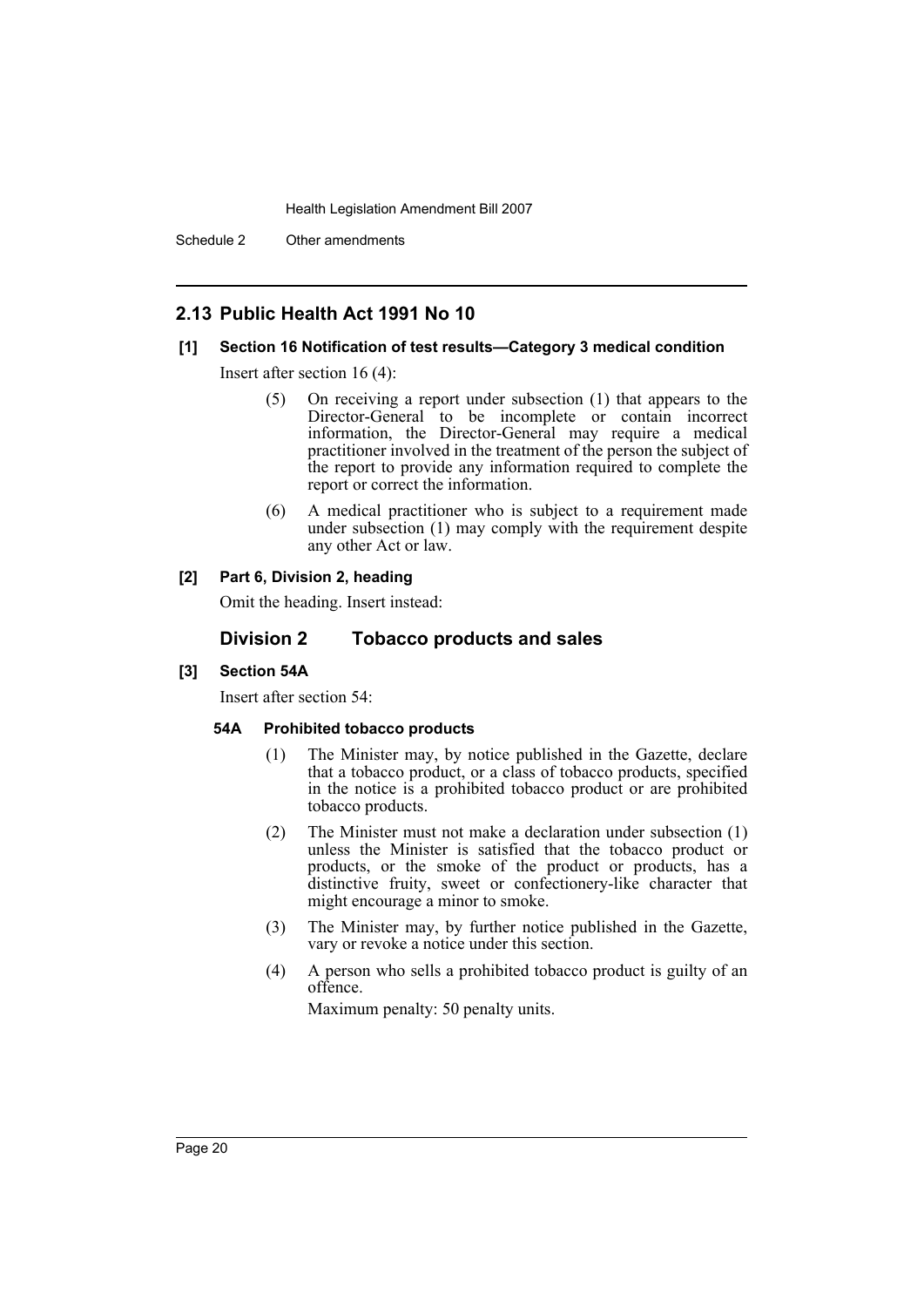Other amendments **Schedule 2** and 2 and 2 and 2 and 2 and 2 and 2 and 2 and 2 and 2 and 2 and 2 and 2 and 2 and 2 and 2 and 2 and 2 and 2 and 2 and 2 and 2 and 2 and 2 and 2 and 2 and 2 and 2 and 2 and 2 and 2 and 2 and 2

## **[4] Section 57A**

Insert after section 57:

#### **57A Sale of tobacco products by certain means and from certain premises prohibited**

- (1) A person (*the vendor*) who carries a tobacco product in any public place for the purpose of the sale of the product by retail to persons in the place is guilty of an offence.
- (2) A person who causes or permits a vendor to carry a tobacco product in contravention of subsection (1) on premises under the person's control is guilty of an offence.
- (3) If a vendor contravenes subsection (1):
	- (a) a person who is the employer of the vendor in the person's capacity as vendor, or
	- (b) a person who has entered into a contract with the vendor in the performance of which the vendor engaged in the activity that constituted the contravention,

is also guilty of an offence.

- (4) A person who sells a tobacco product by retail from:
	- (a) any booth, tent or other temporary enclosure (including a market stall or stand), whether or not part of the booth, tent or enclosure is permanent, or
	- (b) any mobile structure, vehicle or vessel,

is guilty of an offence.

- (5) A person who causes or permits a person to sell a tobacco product in contravention of subsection (4):
	- (a) on premises under the person's control, or
	- (b) on premises being used for a concert or other event organised by the person,

is guilty of an offence.

(6) In this section:

*public place* means a place or vehicle that the public, or a section of the public, is entitled to use or that is open to, or is being used by, the public or a section of the public (whether on payment of money, by virtue of membership of a club or other body, or otherwise).

(7) Maximum penalty: 50 penalty units.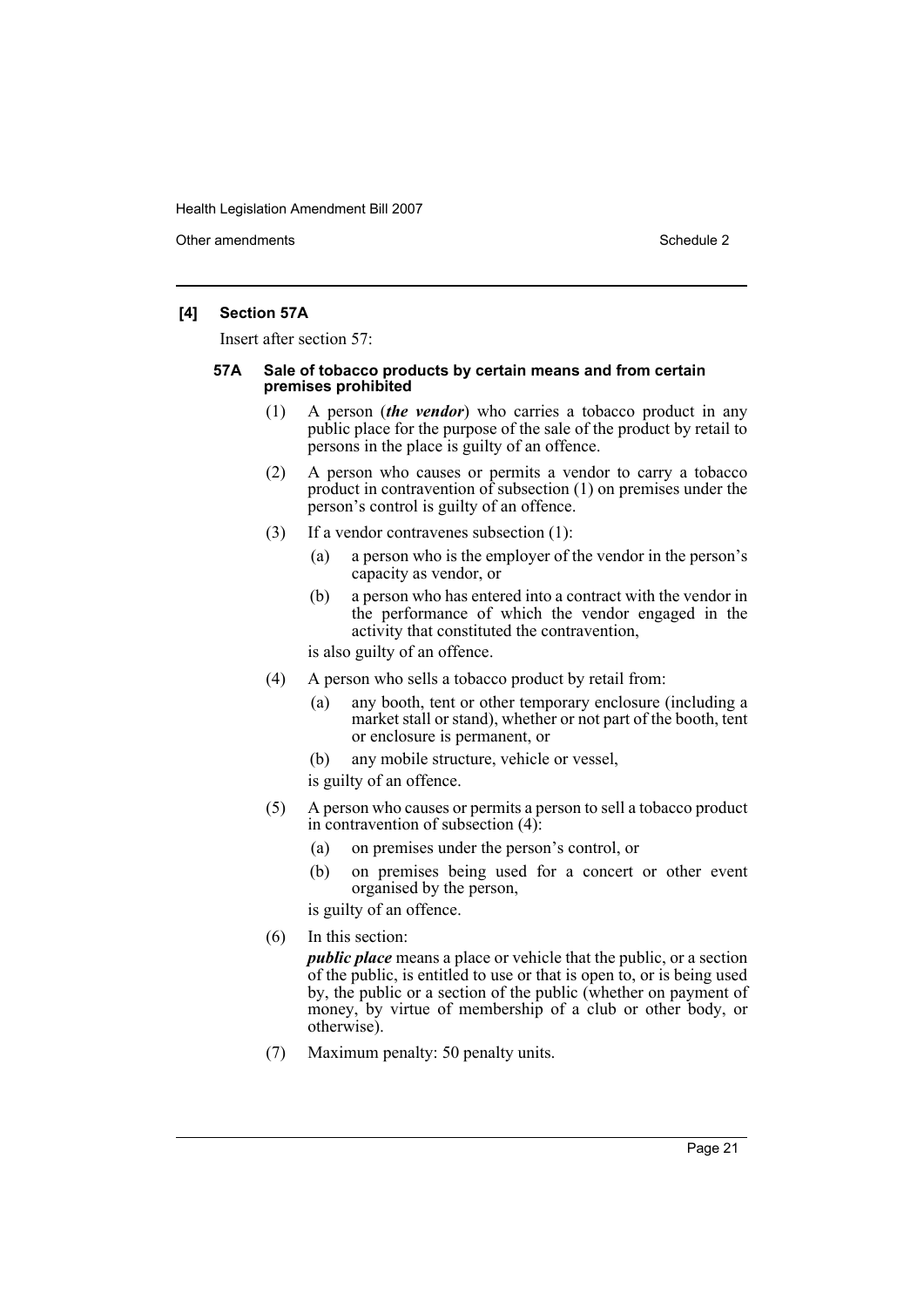Schedule 2 Other amendments

# **2.14 Smoke-free Environment Act 2000 No 69**

#### **Section 20A**

Insert after section 20:

#### **20A Penalty notices**

- (1) An inspector may serve a penalty notice on a person if it appears to the inspector that the person has committed an offence against this Act or the regulations, being an offence prescribed by the regulations as a penalty notice offence.
- (2) A penalty notice is a notice to the effect that, if the person served does not wish to have the matter determined by a court, the person can pay, within the time and to the person specified in the notice, the amount of the penalty prescribed by the regulations for the offence if dealt with under this section.
- (3) A penalty notice may be served personally or by post.
- (4) If the amount of penalty prescribed for an alleged offence is paid under this section, no person is liable to any further proceedings for the alleged offence.
- (5) Payment under this section is not to be regarded as an admission of liability for the purpose of, and does not in any way affect or prejudice, any civil claim, action or proceeding arising out of the same occurrence.
- (6) The regulations may:
	- (a) prescribe an offence for the purposes of this section by specifying the offence or by referring to the provision creating the offence, and
	- (b) prescribe the amount of penalty payable for the offence if dealt with under this section, and
	- (c) prescribe different amounts of penalties for different offences or classes of offences.
- (7) The amount of a penalty prescribed under this section for an offence is not to exceed the maximum amount of penalty that could be imposed for the offence by a court.